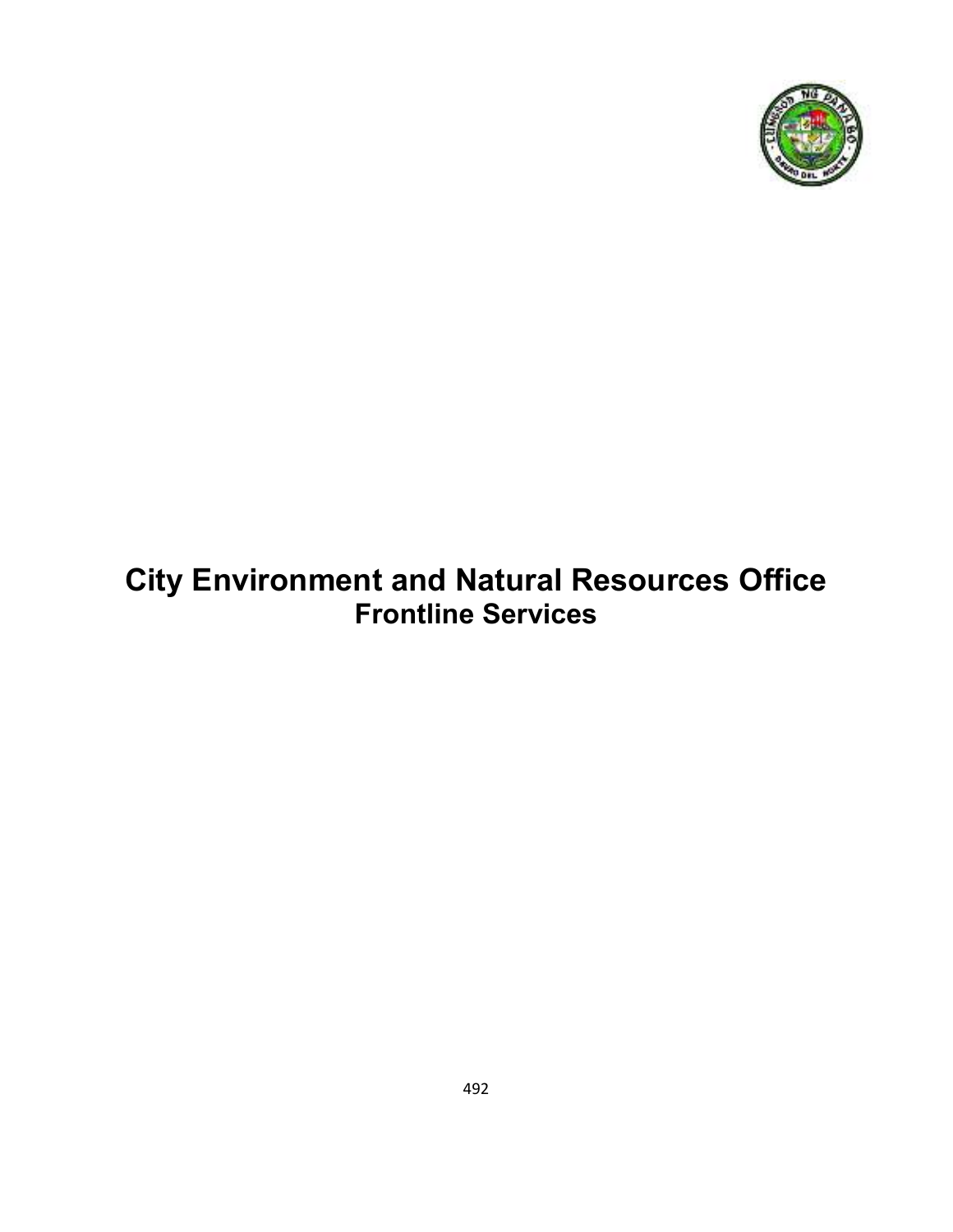

# **1. Certification for Business Permit and Dumping Permit**

This certification is issued by this office to the application for new and renewal of business and dumping permits for commercial, institutional, corporation, industrial, manufacturing, hospitals, resorts etc.

| <b>Office or Division:</b>                                                                                                                        |                                 | <b>City Environment &amp; Natural Resources Office</b>      |                                               |                                     |  |
|---------------------------------------------------------------------------------------------------------------------------------------------------|---------------------------------|-------------------------------------------------------------|-----------------------------------------------|-------------------------------------|--|
| <b>Classification:</b>                                                                                                                            |                                 | <b>Simple Transaction</b>                                   |                                               |                                     |  |
| <b>Type of Transaction:</b>                                                                                                                       |                                 | G2C - Government to Citizen<br>G2B - Government to Business |                                               |                                     |  |
| Who may avail:                                                                                                                                    | All Business Establishment      |                                                             |                                               |                                     |  |
| <b>CHECKLIST OF REQUIREMENTS</b>                                                                                                                  |                                 |                                                             | <b>WHERE TO SECURE</b>                        |                                     |  |
| 1. Application of Business Permits (1<br>Original Copy)                                                                                           |                                 |                                                             | <b>Business Permits and Licensing Section</b> |                                     |  |
| 2. Barangay Clearance (1 Original Copy)                                                                                                           |                                 | Barangay Hall                                               |                                               |                                     |  |
| 3. ECC/CNC for<br>Industrial/Hospital/Manufacturer/<br>Resort/Piggery/Poultry (1 Photocopy)                                                       |                                 | <b>EMB-DENR</b>                                             |                                               |                                     |  |
| 4. Approved Commercial Sand and<br><b>Gravel/Earthfill for Quarry Permits (1</b><br>photocopy)                                                    |                                 | Permit Holder                                               |                                               |                                     |  |
| 5. Barangay Resolution Interposing No<br>Objection for<br>Industrial/Hospital/Manufacturer/<br>Resort/Piggery/Poultry and Quarry (1<br>Photocopy) |                                 | Barangay Hall                                               |                                               |                                     |  |
| <b>DUMPING PERMIT</b>                                                                                                                             |                                 |                                                             |                                               |                                     |  |
| 1. Approved Business Permits<br>(1 Original Copy)                                                                                                 |                                 |                                                             | <b>Business Permits and Licensing Section</b> |                                     |  |
| 2.EMB-DENR/FDA/PPA/DOH Clearance<br>(1 photocopy)-if applicable                                                                                   |                                 |                                                             | <b>Concerned National Agencies</b>            |                                     |  |
| 3. Government ID w/ Specimen (1<br>photocopy)                                                                                                     |                                 |                                                             | <b>Permit Holder</b>                          |                                     |  |
| 4. If Representative Special Power Of<br>Attorney (1 Original Copy)                                                                               |                                 | <b>Main Applicant</b>                                       |                                               |                                     |  |
| 5. Government ID w/ Specimen (1<br>Photocopy)                                                                                                     |                                 | <b>Any Government Id</b>                                    |                                               |                                     |  |
| <b>CLIENT STEPS</b>                                                                                                                               | <b>AGENCY</b><br><b>ACTIONS</b> | <b>FEES TO BE</b><br><b>PAID</b>                            | <b>PROCESSING</b><br><b>TIME</b>              | <b>PERSON</b><br><b>RESPONSIBLE</b> |  |
| 1.Submit the                                                                                                                                      | 1. Receives and                 | None                                                        | 5 Minutes                                     | Clerk VI                            |  |
| complete                                                                                                                                          | verifies the                    |                                                             |                                               | <b>CENRO</b>                        |  |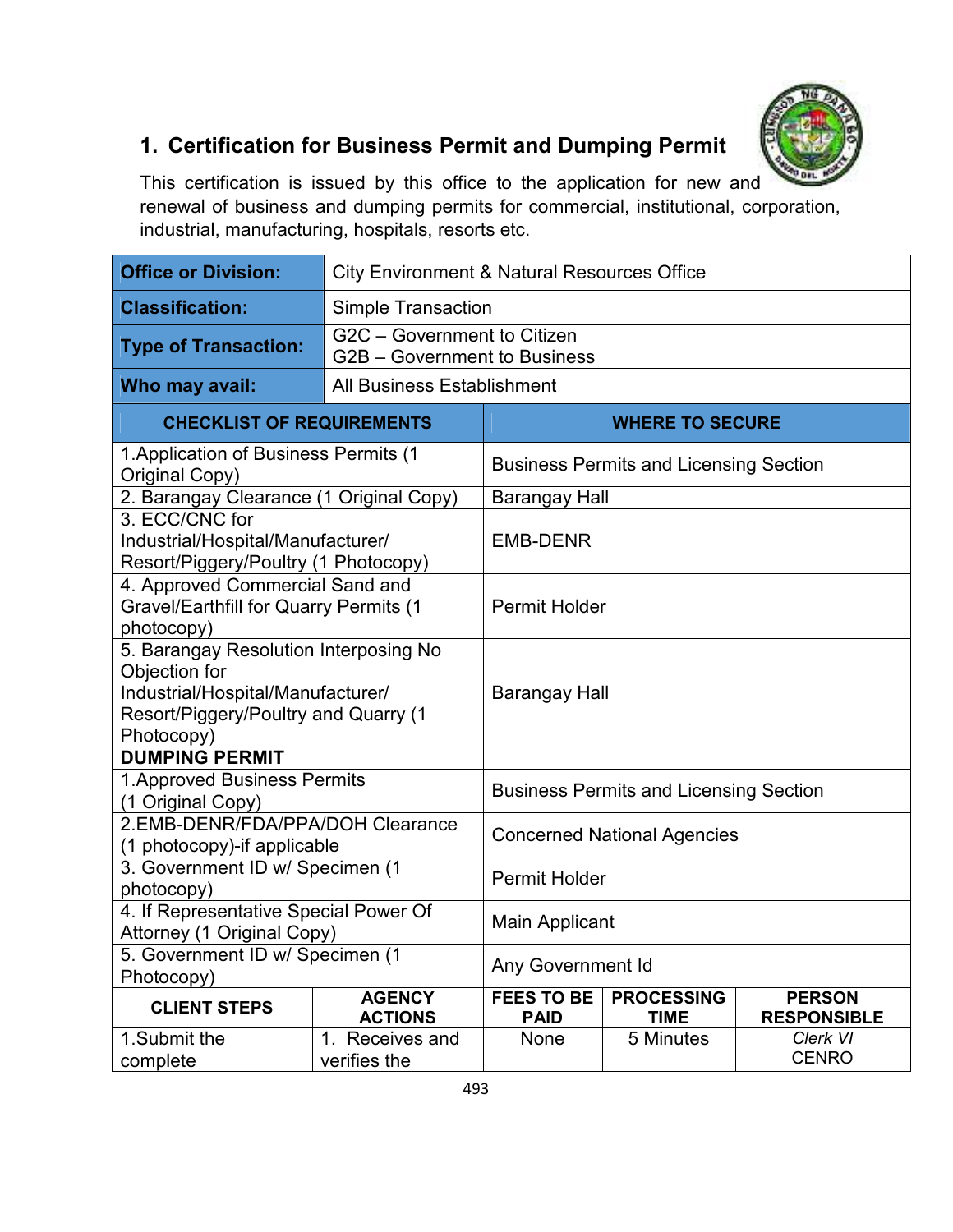

| documentary                                         | documentary                           |             |            |                           |
|-----------------------------------------------------|---------------------------------------|-------------|------------|---------------------------|
| requirement at the                                  | requirement(s)                        |             |            |                           |
| Office of the City                                  |                                       |             |            |                           |
| <b>Environment and</b>                              | 1.1 Issues Order                      |             |            |                           |
| <b>Natural Resources</b>                            | of Payment if all                     |             |            |                           |
| Office                                              | required                              |             |            |                           |
|                                                     | documents were                        |             |            |                           |
| *Make sure to secure                                | given                                 |             |            |                           |
| Order of Payment                                    |                                       |             |            |                           |
| that will be issued                                 | 1.2 Direct client to                  |             |            |                           |
|                                                     | the City<br><b>Treasurer's Office</b> |             |            |                           |
|                                                     |                                       |             |            |                           |
| 2. Go to the City                                   | for payment<br>2. Provide priority    | Please see  | 5 Minutes  | <b>Revenue Collection</b> |
| <b>Treasurer's Office</b>                           | number from the                       | table below |            | <b>Staff</b>              |
| and secure priority                                 | queuing machine                       |             |            | <b>CTO</b>                |
| number at queuing                                   |                                       |             |            |                           |
| machine and wait for                                | 2.1 Call the                          |             | 20 Minutes |                           |
| the number to be                                    | priority number                       |             |            |                           |
| called at Window 3-5                                |                                       |             |            |                           |
|                                                     | 2.2 Accept                            |             | 5 Minutes  |                           |
| *Make sure to secure                                | payment based on                      |             |            |                           |
|                                                     | the Order of                          |             |            |                           |
| <b>Official Receipt that</b><br>will be issued upon | payment                               |             |            |                           |
| payment                                             | 2.3 Issue the                         |             |            |                           |
|                                                     | <b>Official Receipt</b>               |             |            |                           |
| 3. Return to the                                    | 3. Receive, verify                    | None        | 30 Minutes | Clerk VI                  |
| <b>CENRO Officefor the</b>                          | and record the                        |             |            | <b>CENRO</b>              |
| releasing of                                        | official receipt                      |             |            |                           |
| Certification/                                      |                                       |             |            | Clerk VI                  |
| Clearance                                           |                                       |             |            | <b>CENRO</b>              |
|                                                     | 3.1 Prepares<br>Certification         |             |            |                           |
| *Make sure to sign                                  |                                       |             |            | <b>City Government</b>    |
| the logbook upon                                    | 3.2 Reviews the                       |             |            | <b>Department Head</b>    |
| receipt of clearance                                | Certification                         |             |            | <b>CENRO</b>              |
|                                                     |                                       |             |            | <b>City Government</b>    |
|                                                     | 3.3 Sign the                          |             |            | <b>Department Head</b>    |
|                                                     | Certification                         |             |            | <b>CENRO</b>              |
|                                                     |                                       |             |            |                           |
|                                                     |                                       |             |            | Clerk VI                  |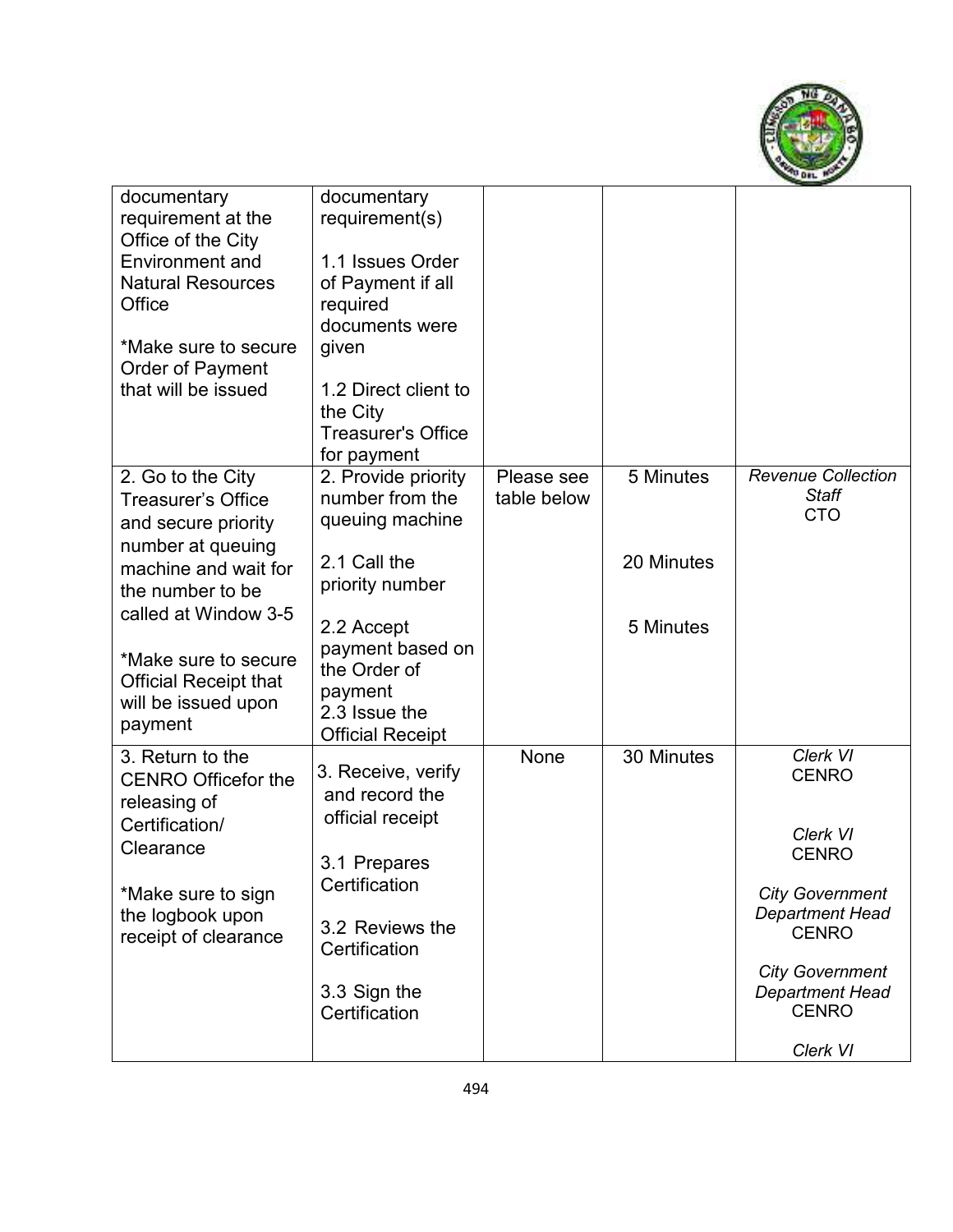

| 3.4 Release/               |              |              | <b>CENRO</b> |
|----------------------------|--------------|--------------|--------------|
| <b>Issue Certification</b> |              |              |              |
|                            |              |              | Clerk VI     |
|                            |              |              | <b>CENRO</b> |
| 3.5 Advice the             |              |              |              |
| client to sign the         |              |              |              |
| logbook for the            |              |              |              |
| releasing of               |              |              |              |
|                            |              |              |              |
| certification/             |              |              |              |
| clearance                  |              |              |              |
| <b>TOTAL:</b>              | (please see  | 1 Hour and 5 |              |
|                            | table below) | minutes      |              |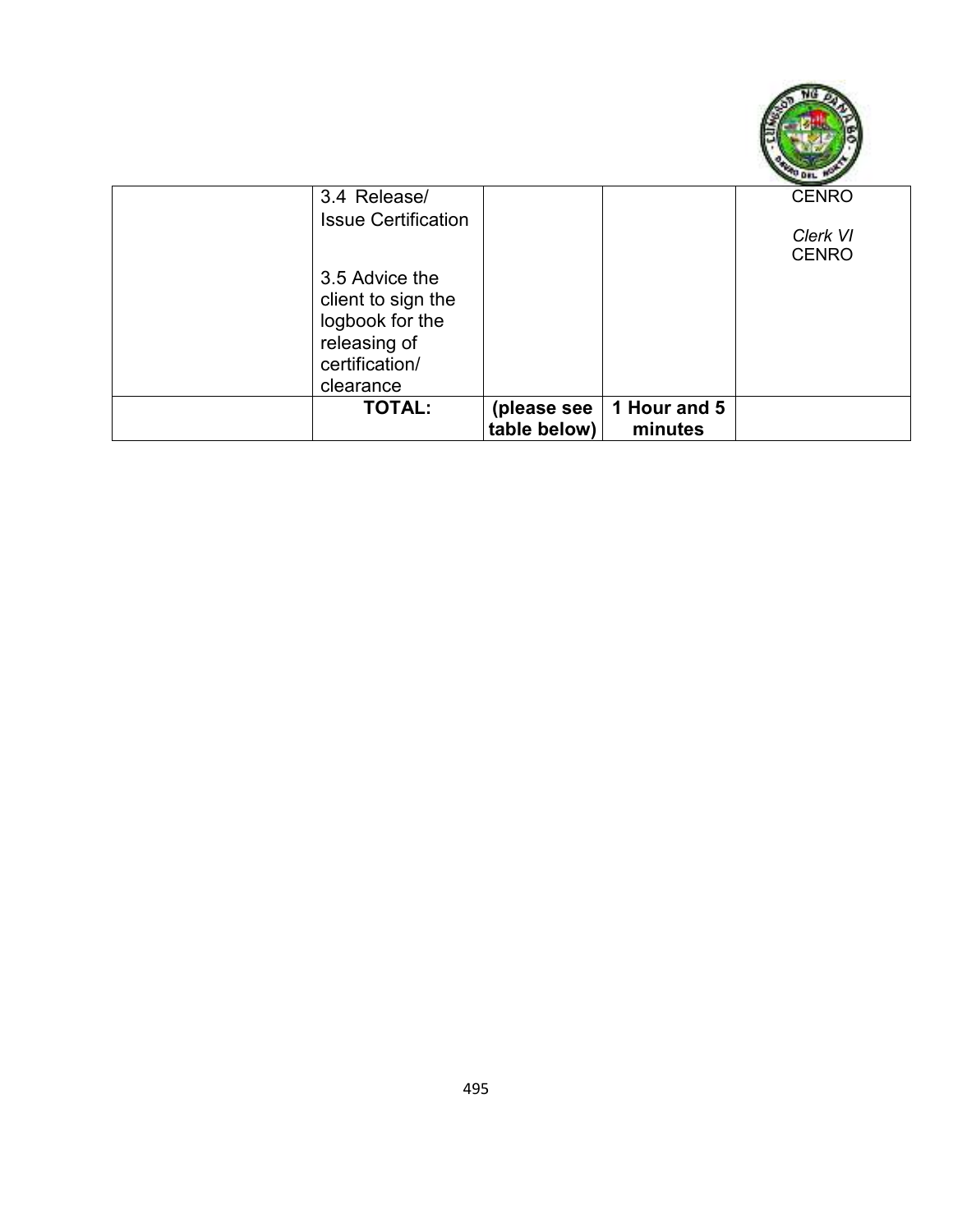

| <b>SCHEDULE OF FEES</b>                      |                       |               |  |  |  |
|----------------------------------------------|-----------------------|---------------|--|--|--|
| <b>TYPE</b>                                  | <b>PARTICULAR</b>     | <b>AMOUNT</b> |  |  |  |
| <b>All Establishment</b>                     | Certification         | PHP 50.00     |  |  |  |
| Industrial, Manufacturer,<br>Corporation     | <b>Dumping Permit</b> | PHP 2,000.00  |  |  |  |
| Hospital, Resort, Restaurant                 | <b>Dumping Permit</b> | PHP 1.500.00  |  |  |  |
| <b>Commercial and Other</b><br>Establishment | <b>Dumping Permit</b> | PHP 1,000.00  |  |  |  |
| <b>Residential</b>                           | <b>Dumping Permit</b> | PHP 500.00    |  |  |  |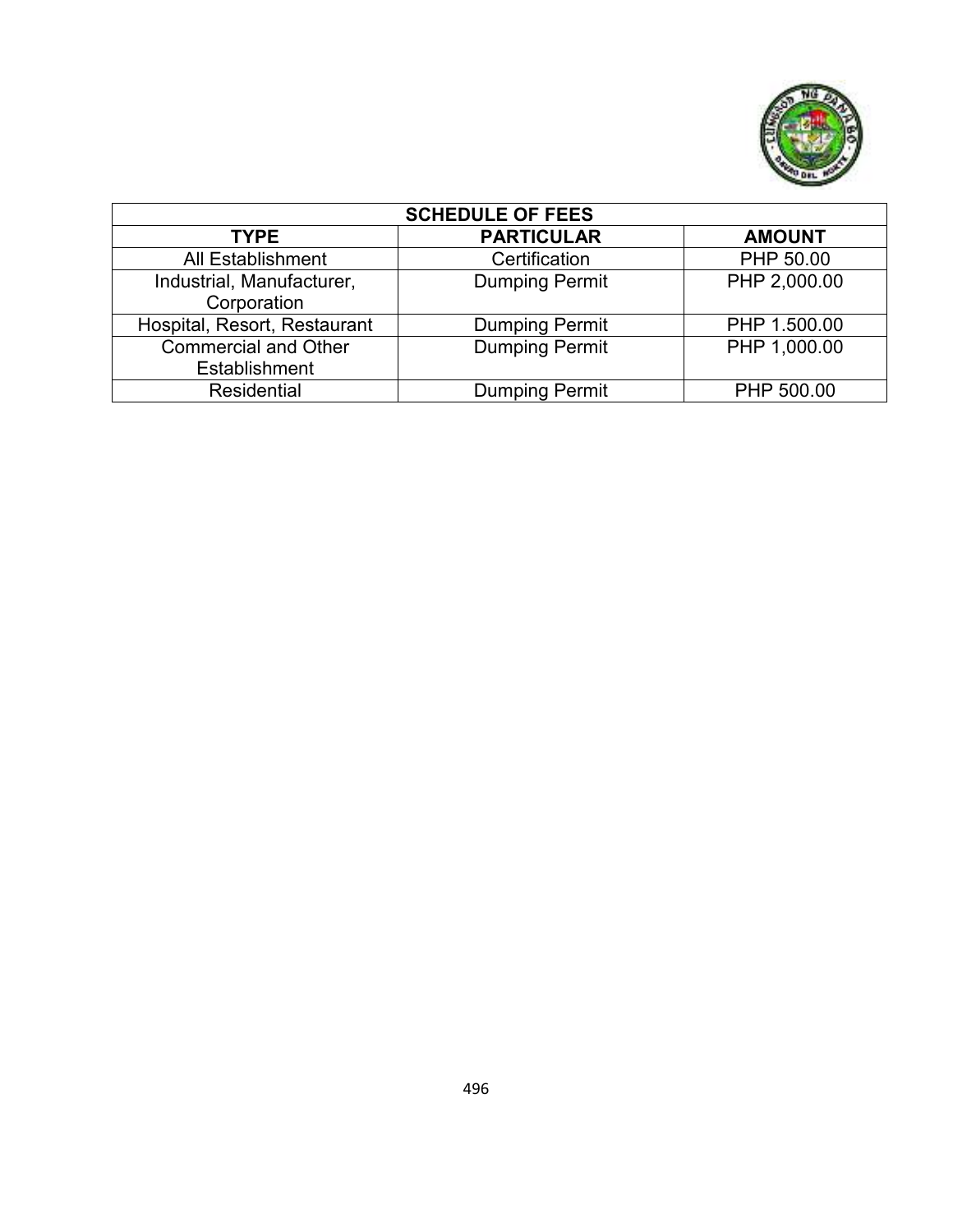

# **2. Settlement of Citation Tickets (City Ordinance 28-05)**

The Citation is a ticket issued by the Solid Waste Management Enforcers to individual, organization, corporation, etc. who will violate the City Ordinance 28-05, The violator is advised to appear at the Office of the City Environment and Natural Resources within three (3) from the receipt of the citation ticket for settlement of corresponding administrative fines and penalties of City Ordinance 28-05.

| <b>Office or Division:</b>                                                                                                                                                                                                                               |                                                                                                                                                                                                                          | <b>City Environment &amp; Natural Resources Office</b>                         |                                      |                                                                                              |  |  |
|----------------------------------------------------------------------------------------------------------------------------------------------------------------------------------------------------------------------------------------------------------|--------------------------------------------------------------------------------------------------------------------------------------------------------------------------------------------------------------------------|--------------------------------------------------------------------------------|--------------------------------------|----------------------------------------------------------------------------------------------|--|--|
| <b>Classification:</b>                                                                                                                                                                                                                                   | <b>Simple Transaction</b>                                                                                                                                                                                                |                                                                                |                                      |                                                                                              |  |  |
| <b>Type of Transaction:</b>                                                                                                                                                                                                                              |                                                                                                                                                                                                                          | G2C - Government to Citizen                                                    |                                      |                                                                                              |  |  |
| Who may avail:                                                                                                                                                                                                                                           | All Violators of City Ordinance 28-05                                                                                                                                                                                    |                                                                                |                                      |                                                                                              |  |  |
| <b>CHECKLIST OF REQUIREMENTS</b>                                                                                                                                                                                                                         |                                                                                                                                                                                                                          |                                                                                | <b>WHERE TO SECURE</b>               |                                                                                              |  |  |
| <b>Citation Tickets (1 Original Copy)</b>                                                                                                                                                                                                                |                                                                                                                                                                                                                          |                                                                                | <b>Respondents / SWM Enforcers</b>   |                                                                                              |  |  |
| <b>CLIENT STEPS</b>                                                                                                                                                                                                                                      | <b>AGENCY</b><br><b>ACTIONS</b>                                                                                                                                                                                          | <b>FEES TO BE</b><br><b>PAID</b>                                               | <b>PROCESSING</b><br><b>TIME</b>     | <b>PERSON</b><br><b>RESPONSIBLE</b>                                                          |  |  |
| 1. Submits the<br><b>Citation Tickets (1</b><br>Original Copy)                                                                                                                                                                                           | 1. Receives and<br>verifies the<br><b>Citation Tickets</b><br>and endorsed to<br>the SWM Section<br>1.1 Issues Order<br>of Payments<br>1.2 Directs the<br>client to the City<br><b>Treasurer's Office</b><br>for payment | None                                                                           | 5 minutes                            | Clerk VI<br><b>CENRO</b><br>Sr. EMS/EMS II<br><b>CENRO</b><br>Sr. EMS/EMS II<br><b>CENRO</b> |  |  |
| 2. Go to the City<br><b>Treasurer's Office</b><br>and secure priority<br>number at queuing<br>machine and wait for<br>the number to be<br>called at Window 3-5<br>*Make sure to secure<br><b>Official Receipt that</b><br>will be issued upon<br>payment | 2. Provide priority<br>number from the<br>queuing machine<br>2.1 Call the<br>priority number<br>2.2 Accept<br>payment based on                                                                                           | PHP 300 -<br>3,000<br>depending<br>on violation<br>(please see<br>table below) | 5 Minutes<br>20 Minutes<br>5 Minutes | <b>Revenue Collection</b><br><b>Staff</b><br><b>CTO</b>                                      |  |  |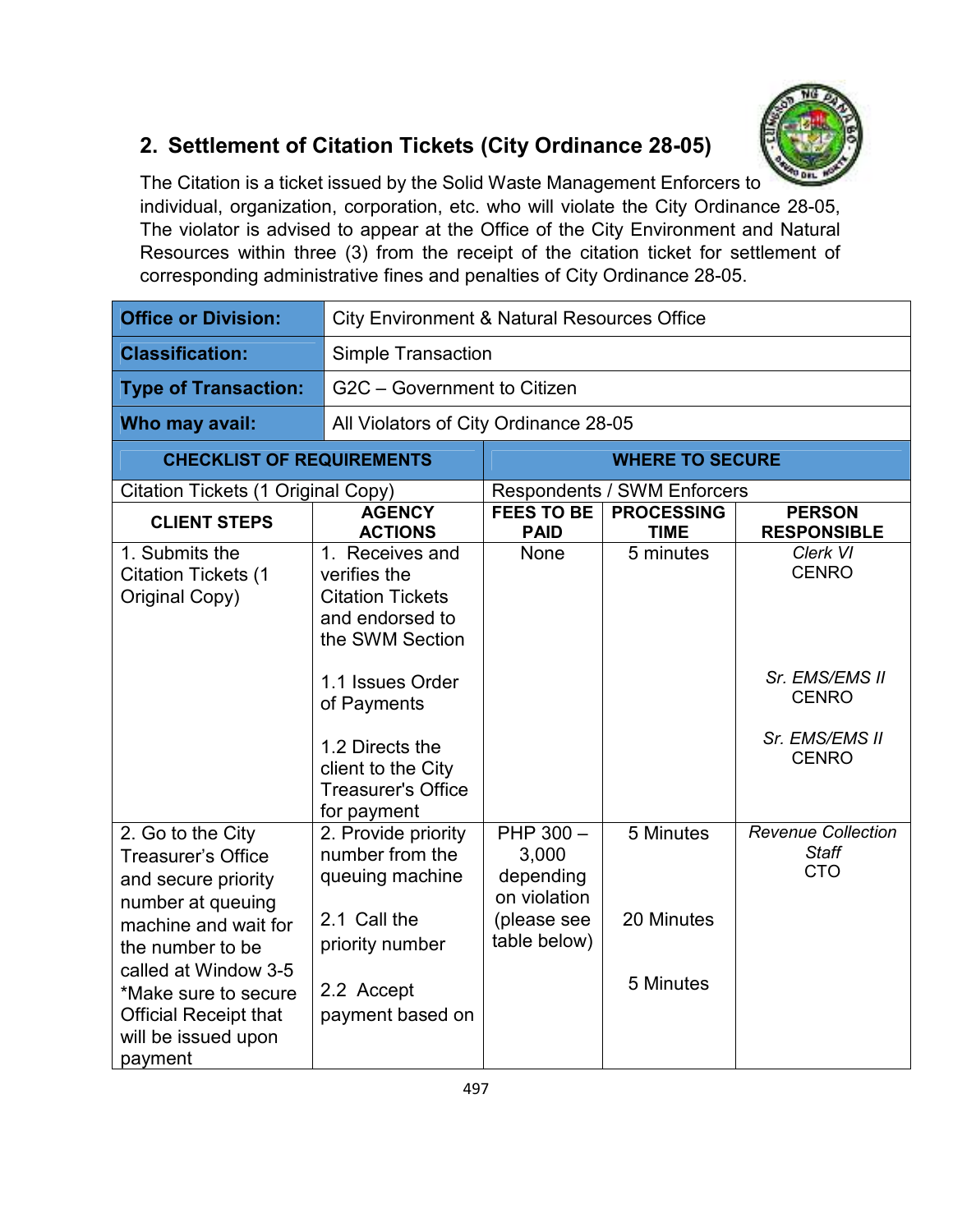

|                                         | <b>TOTAL:</b>                                                     | (please see<br>table below) | 1 Hour and 5<br>minutes |                               |
|-----------------------------------------|-------------------------------------------------------------------|-----------------------------|-------------------------|-------------------------------|
|                                         | 3.3 Advice the<br>client to sign the<br>logbook for<br>clearance. |                             |                         | Clerk VI<br><b>CENRO</b>      |
| Form                                    | 3.2 Receives and<br>verifies the SWM<br><b>Evaluation Form</b>    |                             |                         | Sr. EMS/EMSII<br><b>CENRO</b> |
| Fill up the Evaluation                  | 3.1 Provides<br><b>SWM Evaluation</b><br>Form                     |                             |                         | Sr. EMS/EMSII<br><b>CENRO</b> |
| 3. Return to the<br><b>CENRO Office</b> | 3. Receive, verify<br>and record the<br>official receipt          | None                        | 30 Minutes              | Clerk VI<br><b>CENRO</b>      |
|                                         | the Order of<br>payment<br><b>Issue the Official</b><br>Receipt   |                             |                         |                               |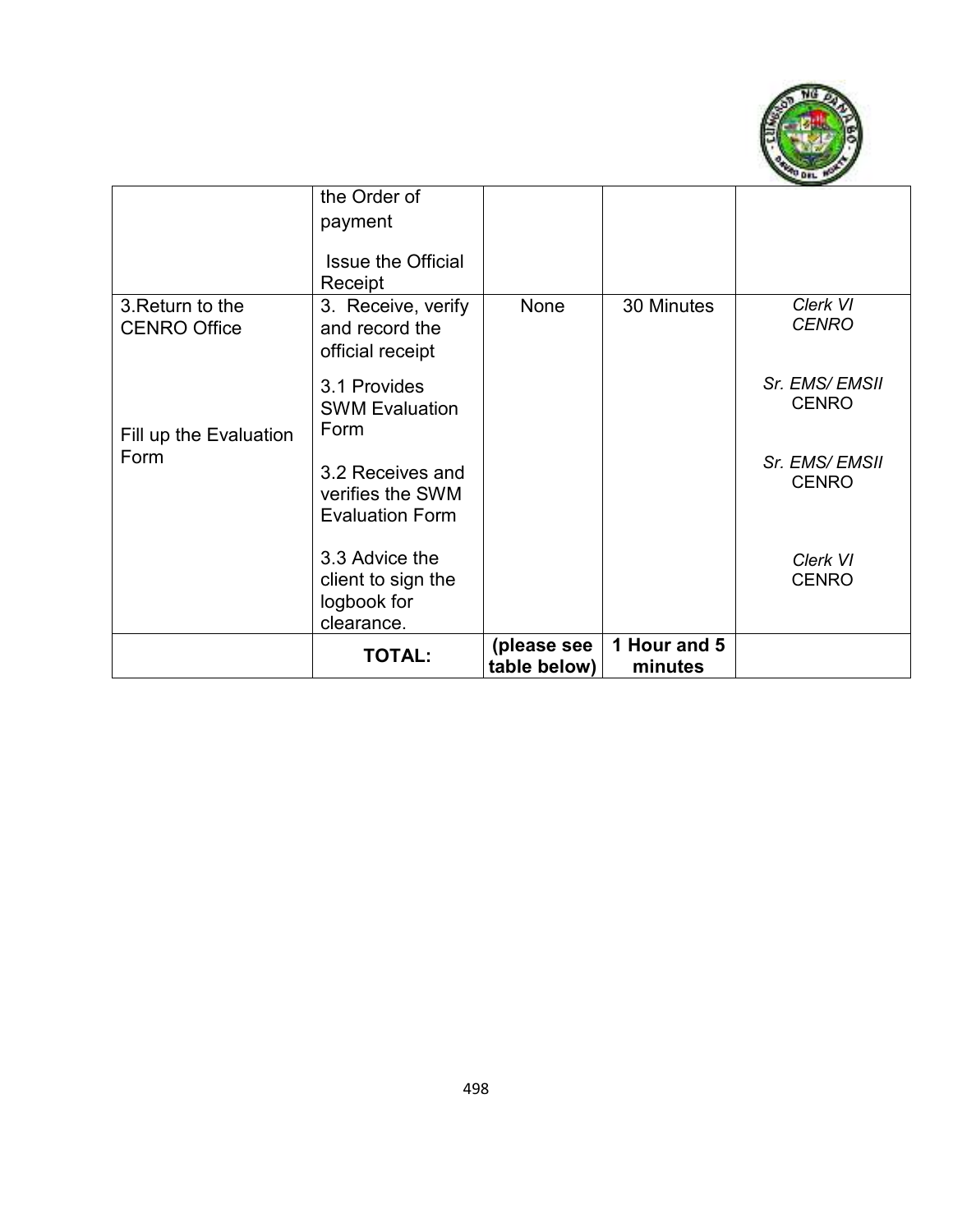

| <b>SCHEDULE OF FEES</b>                       |                          |              |  |  |  |
|-----------------------------------------------|--------------------------|--------------|--|--|--|
|                                               | City Ordinance No. 28-05 | Amount       |  |  |  |
| Ecological Solid Waste Management Act of 2000 |                          |              |  |  |  |
| Section 7 Violation and                       | Section $7.2$ (a,b&c)    |              |  |  |  |
| <b>Administrative Fines</b>                   | 1 <sup>st</sup> Offense  | PHP 300.00   |  |  |  |
|                                               | 2 <sup>nd</sup> Offense  | PHP 600.00   |  |  |  |
|                                               | 3rd Offense              |              |  |  |  |
|                                               | Section 7.2 (d,e,f,g& h) |              |  |  |  |
|                                               | 1 <sup>st</sup> Offense  | PHP 1,000.00 |  |  |  |
|                                               | 2 <sup>nd</sup> Offense  | PHP 2,000.00 |  |  |  |
|                                               | 3 <sup>rd</sup> Offense  | PHP 3,000.00 |  |  |  |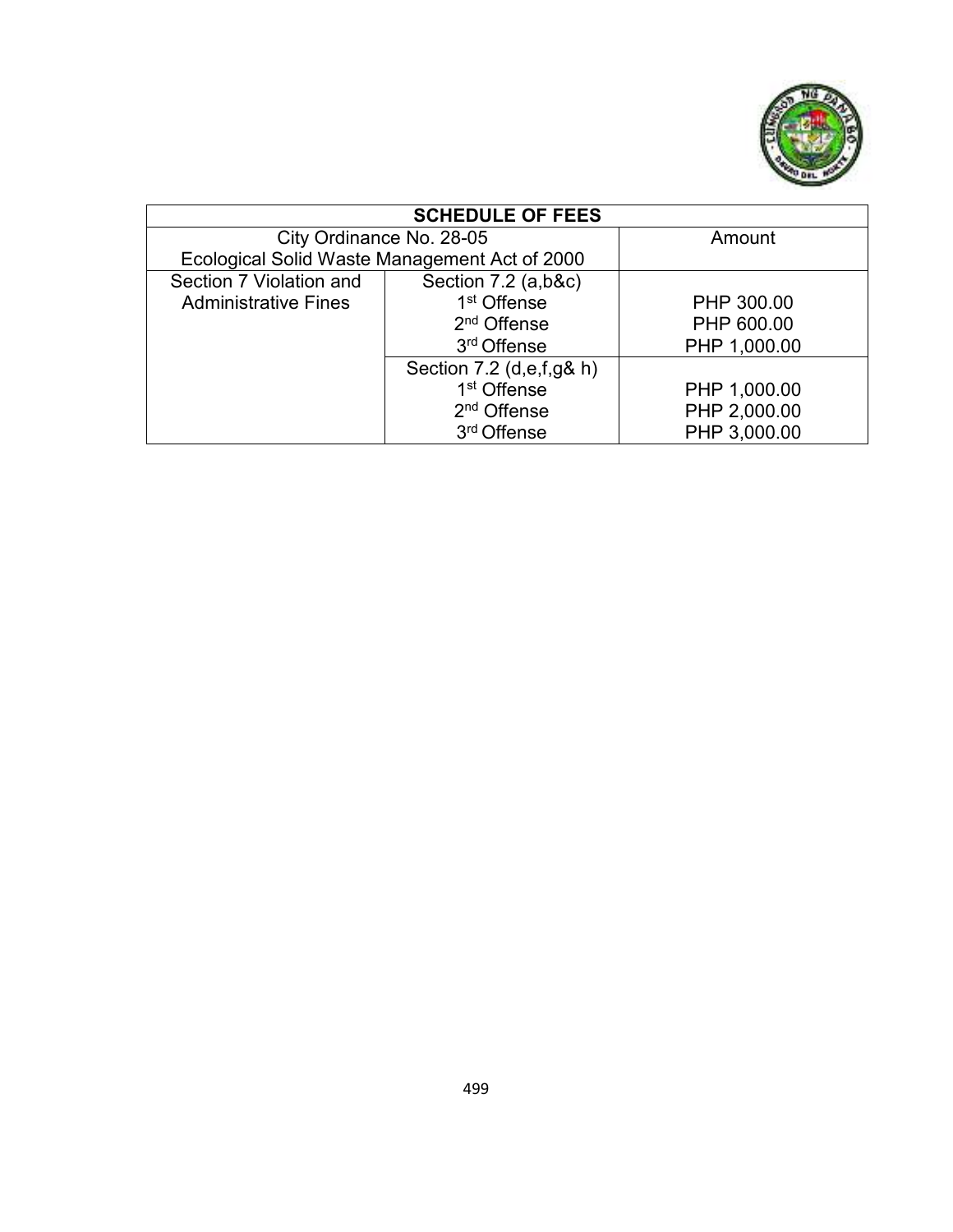

# **3. Barangay Garbage Collection Services**

This is an extended services offered by the Office of the City ENRO, as per request, to any barangay of Panabo City whenever they need an assistance from the LGU on their garbage collection.

| <b>Office or Division:</b>                           |                                                                                                                                                                                                                                                                                                                    | <b>City Environment &amp; Natural Resources Office</b> |                                  |                                                                                                                                                                                                     |  |  |
|------------------------------------------------------|--------------------------------------------------------------------------------------------------------------------------------------------------------------------------------------------------------------------------------------------------------------------------------------------------------------------|--------------------------------------------------------|----------------------------------|-----------------------------------------------------------------------------------------------------------------------------------------------------------------------------------------------------|--|--|
| <b>Classification:</b>                               |                                                                                                                                                                                                                                                                                                                    | <b>Simple Transaction</b>                              |                                  |                                                                                                                                                                                                     |  |  |
| <b>Type of Transaction:</b>                          |                                                                                                                                                                                                                                                                                                                    | G2G - Government to Government                         |                                  |                                                                                                                                                                                                     |  |  |
| Who may avail:                                       | All Barangay                                                                                                                                                                                                                                                                                                       |                                                        |                                  |                                                                                                                                                                                                     |  |  |
| <b>CHECKLIST OF REQUIREMENTS</b>                     |                                                                                                                                                                                                                                                                                                                    |                                                        | <b>WHERE TO SECURE</b>           |                                                                                                                                                                                                     |  |  |
| Request Letter (1 Original Copy)                     |                                                                                                                                                                                                                                                                                                                    | <b>Requesting Party</b>                                |                                  |                                                                                                                                                                                                     |  |  |
| <b>CLIENT STEPS</b>                                  | <b>AGENCY</b><br><b>ACTIONS</b>                                                                                                                                                                                                                                                                                    | <b>FEES TO BE</b><br><b>PAID</b>                       | <b>PROCESSING</b><br><b>TIME</b> | <b>PERSON</b><br><b>RESPONSIBLE</b>                                                                                                                                                                 |  |  |
| 1 Sign in the client<br>logbook at receiving<br>desk | 1. Give the<br>logbook to the<br>client.                                                                                                                                                                                                                                                                           | None                                                   | 5 Minutes                        | Clerk VI<br><b>CENRO</b>                                                                                                                                                                            |  |  |
| 2. Submit the<br><b>Request Letter</b>               | 2. Receive the<br>request letter;<br>2.1 Review the<br>request.<br>2.2 Approve the<br>request.<br>2.3 Inform the<br>client that they will<br>be notified via<br>phone call or text<br>message as to the<br>approval and<br>schedule of the<br>garbage collection<br>including fuel and<br>manpower<br>counterpart. | None                                                   | 30 Minutes                       | <b>Clerk VI</b><br><b>CENRO</b><br><b>City Government</b><br><b>Department Head</b><br><b>CENRO</b><br><b>City Government</b><br><b>Department Head</b><br><b>CENRO</b><br>Clerk VI<br><b>CENRO</b> |  |  |
|                                                      | <b>TOTAL:</b>                                                                                                                                                                                                                                                                                                      | <b>None</b>                                            | <b>35 Minutes</b>                |                                                                                                                                                                                                     |  |  |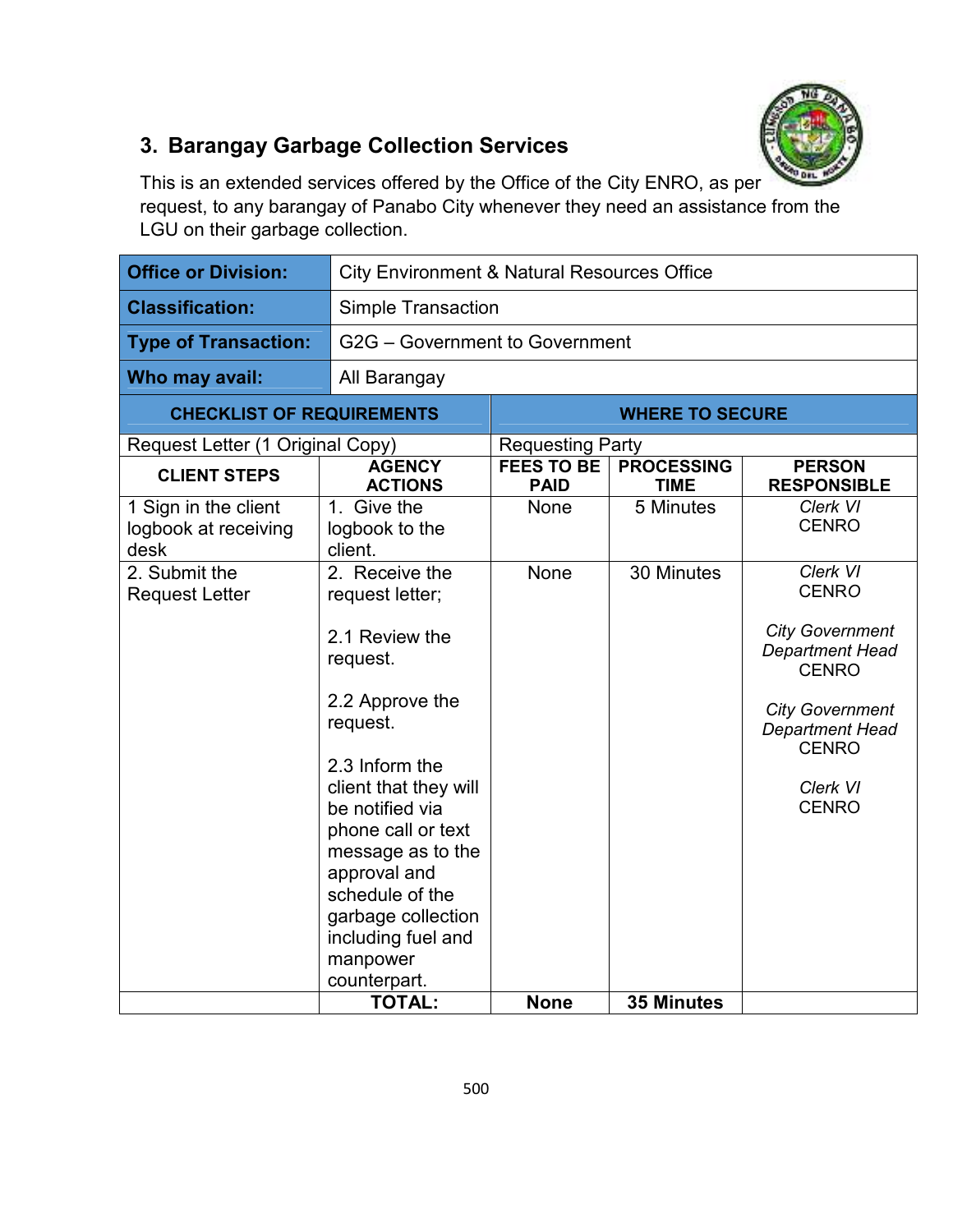

# **4. Community Greening/Clean-up Services**

Community empowerment through active participation in all tree plantings and clean-up activities of the city is a vital key towards a sustainable environmental protection and management. Thus, the city government through the City ENRO office widely-open the opportunity of its constituents to take part of this noble cause and community services.

| <b>Office or Division:</b>              |                                                                                                                                                                                                                                                                                                             | <b>City Environment &amp; Natural Resources Office</b>               |                                  |                                                                                                                                                                                       |  |  |
|-----------------------------------------|-------------------------------------------------------------------------------------------------------------------------------------------------------------------------------------------------------------------------------------------------------------------------------------------------------------|----------------------------------------------------------------------|----------------------------------|---------------------------------------------------------------------------------------------------------------------------------------------------------------------------------------|--|--|
| <b>Classification:</b>                  |                                                                                                                                                                                                                                                                                                             | <b>Simple Transaction</b>                                            |                                  |                                                                                                                                                                                       |  |  |
| <b>Type of Transaction:</b>             |                                                                                                                                                                                                                                                                                                             | G2C - Government to Citizen<br><b>G2G - Government to Government</b> |                                  |                                                                                                                                                                                       |  |  |
| Who may avail:                          | Association, Academe, NGO'S. GO'S                                                                                                                                                                                                                                                                           |                                                                      |                                  |                                                                                                                                                                                       |  |  |
| <b>CHECKLIST OF REQUIREMENTS</b>        |                                                                                                                                                                                                                                                                                                             |                                                                      | <b>WHERE TO SECURE</b>           |                                                                                                                                                                                       |  |  |
| Request Letter (1 Original Copy)        |                                                                                                                                                                                                                                                                                                             | <b>Requesting Party</b>                                              |                                  |                                                                                                                                                                                       |  |  |
| <b>CLIENT STEPS</b>                     | <b>AGENCY</b><br><b>ACTIONS</b>                                                                                                                                                                                                                                                                             | <b>FEES TO BE</b><br><b>PAID</b>                                     | <b>PROCESSING</b><br><b>TIME</b> | <b>PERSON</b><br><b>RESPONSIBLE</b>                                                                                                                                                   |  |  |
| 1. Sign in the client<br>logbook        | 1. Give the<br>logbook to the<br>client                                                                                                                                                                                                                                                                     | None                                                                 | 5 minutes                        | Clerk VI<br><b>CENRO</b>                                                                                                                                                              |  |  |
| 2. Submits the<br><b>Request Letter</b> | 2. Receive and<br>verify the request<br>letter<br>2.1 Reviews the<br>request<br>2.2 Approve the<br>request<br>2.3 Inform the<br>client that they will<br>be notified via<br>phone call or text<br>message as to the<br>approval and<br>schedule of the<br>Community<br>Greening/clean-up<br><b>Services</b> | None                                                                 | 30 Minutes                       | Clerk VI<br><b>CENRO</b><br><b>City Government</b><br><b>Department Head</b><br><b>CENRO</b><br><b>City Government</b><br>Department Head<br><b>CENRO</b><br>Clerk VI<br><b>CENRO</b> |  |  |
|                                         | <b>TOTAL:</b>                                                                                                                                                                                                                                                                                               | <b>None</b>                                                          | <b>35 Minutes</b>                |                                                                                                                                                                                       |  |  |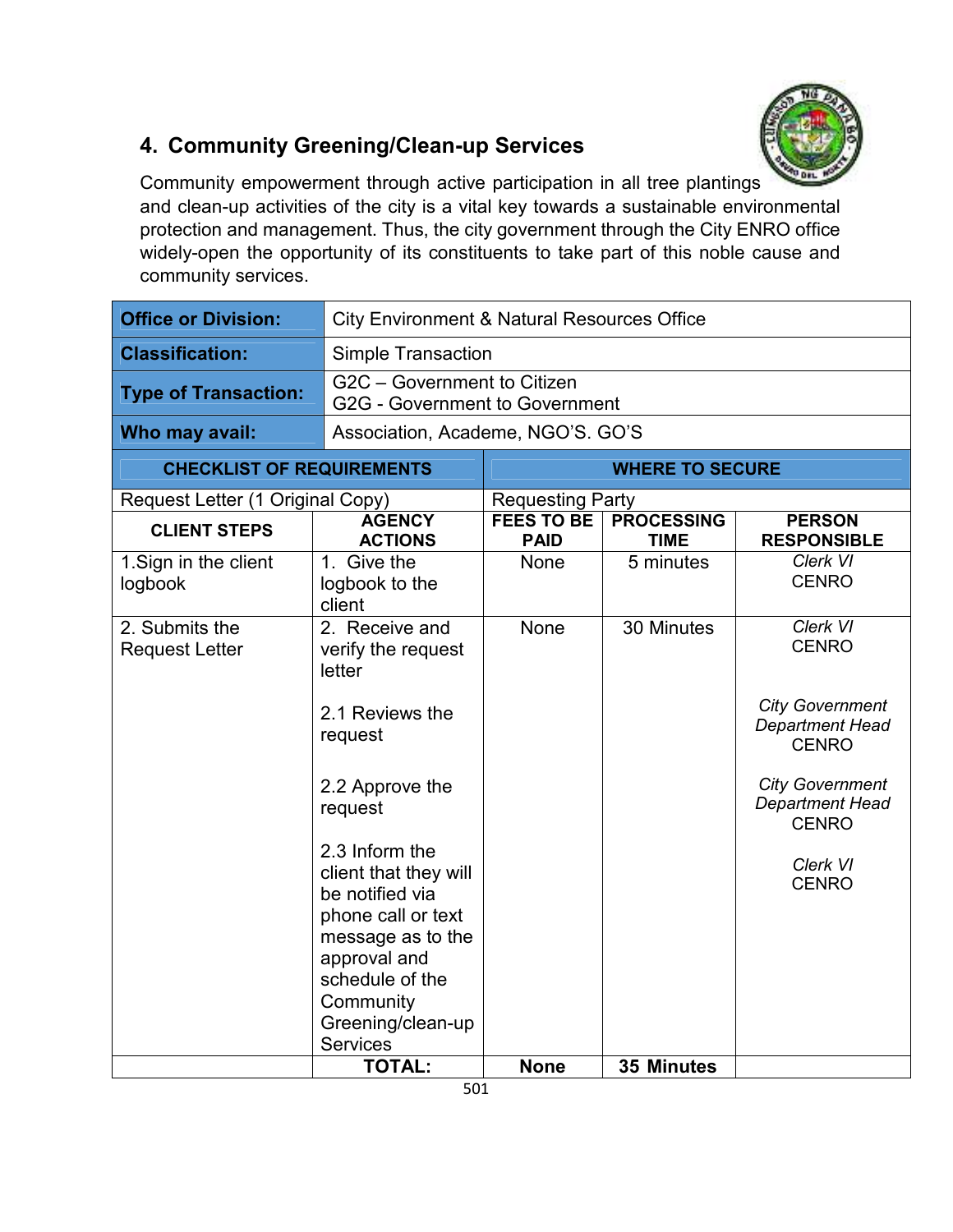

# **5. Information, Education and Capability Training Service**

By one way or the other, the conduct of information drive and capability trainings to different sectors of the locality is vital services rendered by the office to increase the level of awareness on different environmental management and protection program of the city such as Proper Solid Wastes Management Program, Coastal/Marine Conservation & Protection, Upland & Urban Greening/Reforestation & Pollution Control and Management.

| <b>City Environment &amp; Natural Resources Office</b>                                                                                                                                                                                                                                                                         |                                                                      |                                  |                                                                                                                                                                                                     |  |  |
|--------------------------------------------------------------------------------------------------------------------------------------------------------------------------------------------------------------------------------------------------------------------------------------------------------------------------------|----------------------------------------------------------------------|----------------------------------|-----------------------------------------------------------------------------------------------------------------------------------------------------------------------------------------------------|--|--|
|                                                                                                                                                                                                                                                                                                                                | <b>Simple Transaction</b>                                            |                                  |                                                                                                                                                                                                     |  |  |
|                                                                                                                                                                                                                                                                                                                                | G2C - Government to Citizen<br><b>G2G - Government to Government</b> |                                  |                                                                                                                                                                                                     |  |  |
|                                                                                                                                                                                                                                                                                                                                |                                                                      |                                  |                                                                                                                                                                                                     |  |  |
|                                                                                                                                                                                                                                                                                                                                |                                                                      | <b>WHERE TO SECURE</b>           |                                                                                                                                                                                                     |  |  |
|                                                                                                                                                                                                                                                                                                                                |                                                                      |                                  |                                                                                                                                                                                                     |  |  |
| <b>ACTIONS</b>                                                                                                                                                                                                                                                                                                                 | <b>PAID</b>                                                          | <b>PROCESSING</b><br><b>TIME</b> | <b>PERSON</b><br><b>RESPONSIBLE</b>                                                                                                                                                                 |  |  |
| 1. Give the<br>logbook to the<br>client                                                                                                                                                                                                                                                                                        | None                                                                 | 5 Minutes                        | Clerk VI<br><b>CENRO</b>                                                                                                                                                                            |  |  |
| 2. Receive and<br>verifies the<br>request letter<br>2.1 Reviews the<br>request<br>2.2 Approves the<br>request<br>2.3 Informs the<br>client that they will<br>be notified via<br>phone call or text<br>message as to the<br>approval and<br>schedule of the<br>Information,<br><b>Education and</b><br><b>Training Services</b> | None                                                                 | 30 Minutes                       | <b>Clerk VI</b><br><b>CENRO</b><br><b>City Government</b><br><b>Department Head</b><br><b>CENRO</b><br><b>City Government</b><br><b>Department Head</b><br><b>CENRO</b><br>Clerk VI<br><b>CENRO</b> |  |  |
|                                                                                                                                                                                                                                                                                                                                |                                                                      |                                  |                                                                                                                                                                                                     |  |  |
|                                                                                                                                                                                                                                                                                                                                | <b>CHECKLIST OF REQUIREMENTS</b><br><b>AGENCY</b><br><b>TOTAL:</b>   | <b>FEES TO BE</b><br><b>None</b> | Association, Academe, NGO'S. GO'S<br><b>Requesting Party</b><br>35 Minutes                                                                                                                          |  |  |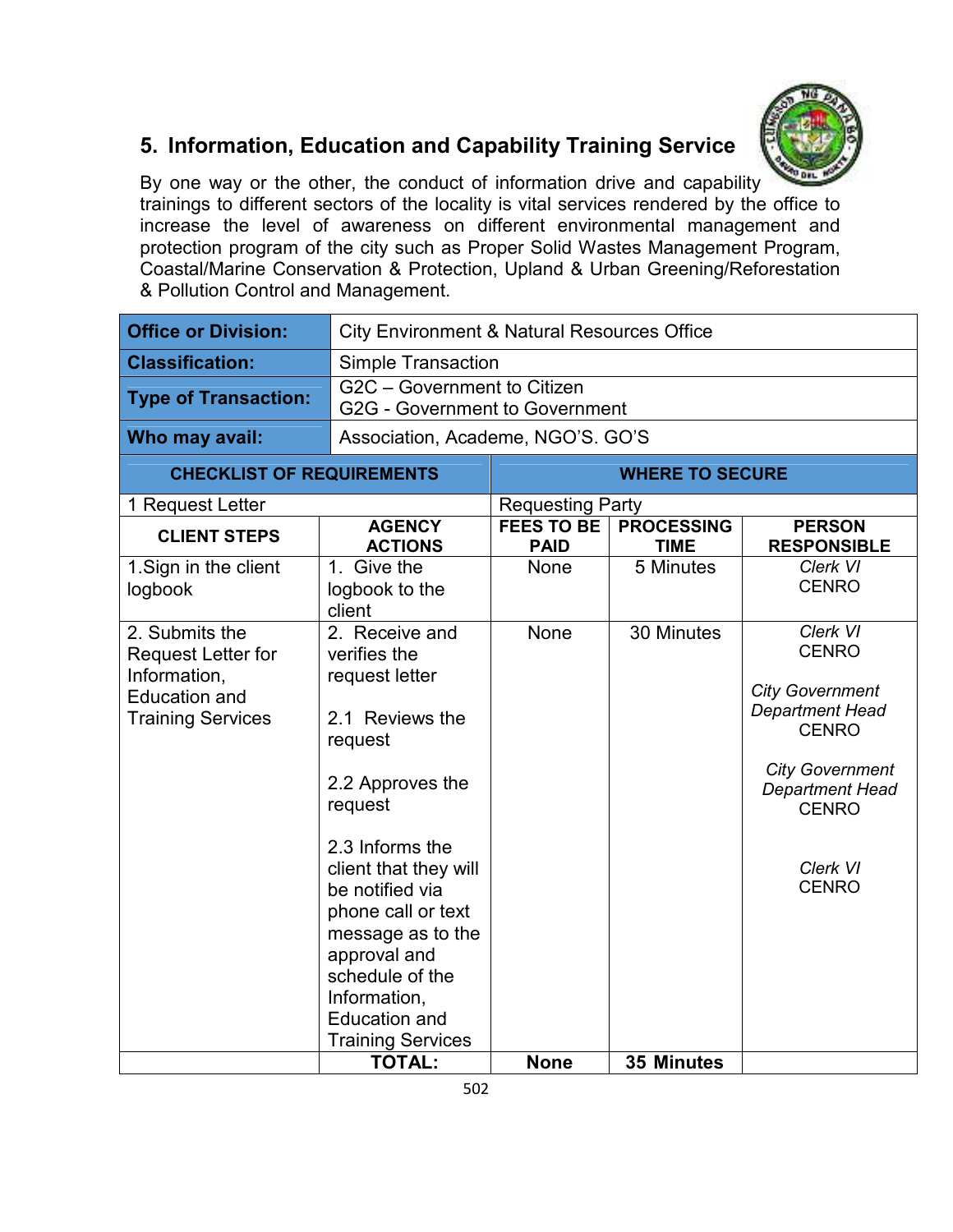

### **6. Access to Controlled Dumpsite and Composting Facility**

Disposal of residual and biodegradable wastes in Barangay New Malitbog dumpsite will require a Gate Pass before entering the facility.

| <b>Office or Division:</b>                                                                                                                                     | <b>City Environment &amp; Natural Resources Office</b>                                                                                                                                                                        |                                                             |                                      |                                                           |  |  |
|----------------------------------------------------------------------------------------------------------------------------------------------------------------|-------------------------------------------------------------------------------------------------------------------------------------------------------------------------------------------------------------------------------|-------------------------------------------------------------|--------------------------------------|-----------------------------------------------------------|--|--|
| <b>Classification:</b>                                                                                                                                         |                                                                                                                                                                                                                               | <b>Simple Transaction</b>                                   |                                      |                                                           |  |  |
| <b>Type of Transaction:</b>                                                                                                                                    |                                                                                                                                                                                                                               | G2B - Government to Business<br>G2C - Government to Citizen |                                      |                                                           |  |  |
| Who may avail:                                                                                                                                                 | Manufacturer, Corporation, Business Establishment, Residential,<br>Hospitals, etc.                                                                                                                                            |                                                             |                                      |                                                           |  |  |
| <b>CHECKLIST OF REQUIREMENTS</b>                                                                                                                               |                                                                                                                                                                                                                               |                                                             | <b>WHERE TO SECURE</b>               |                                                           |  |  |
| 1. Dumping Permit                                                                                                                                              |                                                                                                                                                                                                                               |                                                             |                                      | <b>City Environment And Natural Resources Office</b>      |  |  |
| <b>CLIENT STEPS</b>                                                                                                                                            | <b>AGENCY</b><br><b>ACTIONS</b>                                                                                                                                                                                               | <b>FEES TO BE</b><br><b>PAID</b>                            | <b>PROCESSING</b><br><b>TIME</b>     | <b>PERSON</b><br><b>RESPONSIBLE</b>                       |  |  |
| 1. Sign in the client<br>logbook                                                                                                                               | 1. Give the<br>logbook to the<br>client                                                                                                                                                                                       | None                                                        | 5 Minutes                            | Clerk VI<br><b>CENRO</b>                                  |  |  |
| 2. Submit the<br>complete<br>Documentary<br>Requirement(s)<br>*Make sure to secure<br><b>Order of Payment</b><br>that will be issued                           | 2. Receives and<br>verifies the<br>documentary<br>requirement(s)<br>Note: Subject for<br>Site Inspection (if<br>necessary)<br>2.1 Issues Order<br>of Payment<br>2.2 Direct client to<br>the City<br><b>Treasurer's Office</b> | None                                                        | 30 Minutes                           | EMS <sub>1</sub><br><b>CENRO</b>                          |  |  |
| 3. Go to the City<br><b>Treasurer's Office</b><br>and secure priority<br>number at queuing<br>machine and wait for<br>the number to be<br>called at Window 3-5 | 3. Provide priority<br>number from the<br>queuing machine<br>3.1 Call the<br>priority number                                                                                                                                  | (Please see<br>table below)                                 | 5 Minutes<br>20 Minutes<br>5 Minutes | <b>Collection Revenue</b><br><b>Officer</b><br><b>CTO</b> |  |  |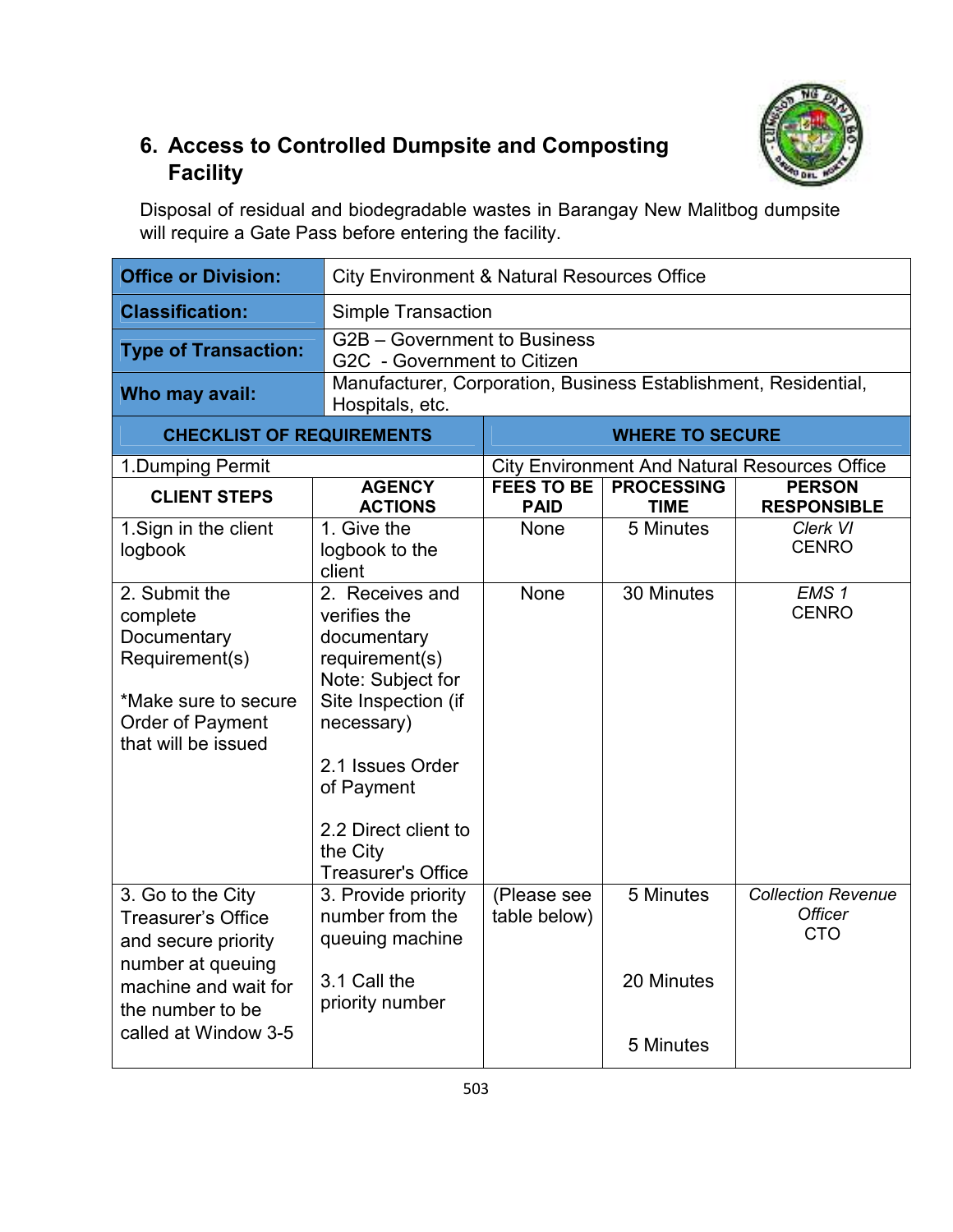

| *Make sure to secure<br><b>Official Receipt that</b> | 3.2 Accept<br>payment based on           |                             |                          |                  |
|------------------------------------------------------|------------------------------------------|-----------------------------|--------------------------|------------------|
| will be issued upon                                  | the Order of                             |                             |                          |                  |
| payment                                              | payment                                  |                             |                          |                  |
|                                                      | 3.3 Issue the<br><b>Official Receipt</b> |                             |                          |                  |
| 4. Return to the                                     | 4. Receive, verify                       | None                        | 30 Minutes               | EMS <sub>1</sub> |
| <b>CENRO Office</b>                                  | and record the                           |                             |                          | <b>CENRO</b>     |
|                                                      | official receipt                         |                             |                          |                  |
|                                                      | 4.1 Prepares CDF                         |                             |                          | EMS <sub>1</sub> |
|                                                      | <b>Gate Pass</b>                         |                             |                          | <b>CENRO</b>     |
|                                                      |                                          |                             |                          | EMS <sub>1</sub> |
|                                                      | 4.2 Sign the CDF                         |                             |                          | <b>CENRO</b>     |
|                                                      | <b>Gate Pass</b>                         |                             |                          |                  |
|                                                      | 4.3 Release CDF                          |                             |                          | Clerk VI         |
|                                                      | <b>Gate Pass</b>                         |                             |                          | <b>CENRO</b>     |
|                                                      |                                          |                             |                          | Clerk VI         |
|                                                      | Advice the client                        |                             |                          | <b>CENRO</b>     |
|                                                      | to sign the                              |                             |                          |                  |
|                                                      | logbook for the<br>releasing of CDF      |                             |                          |                  |
|                                                      | <b>Gate Pass</b>                         |                             |                          |                  |
|                                                      | <b>TOTAL:</b>                            | (Please see<br>table below) | 1 Hour and<br>35 minutes |                  |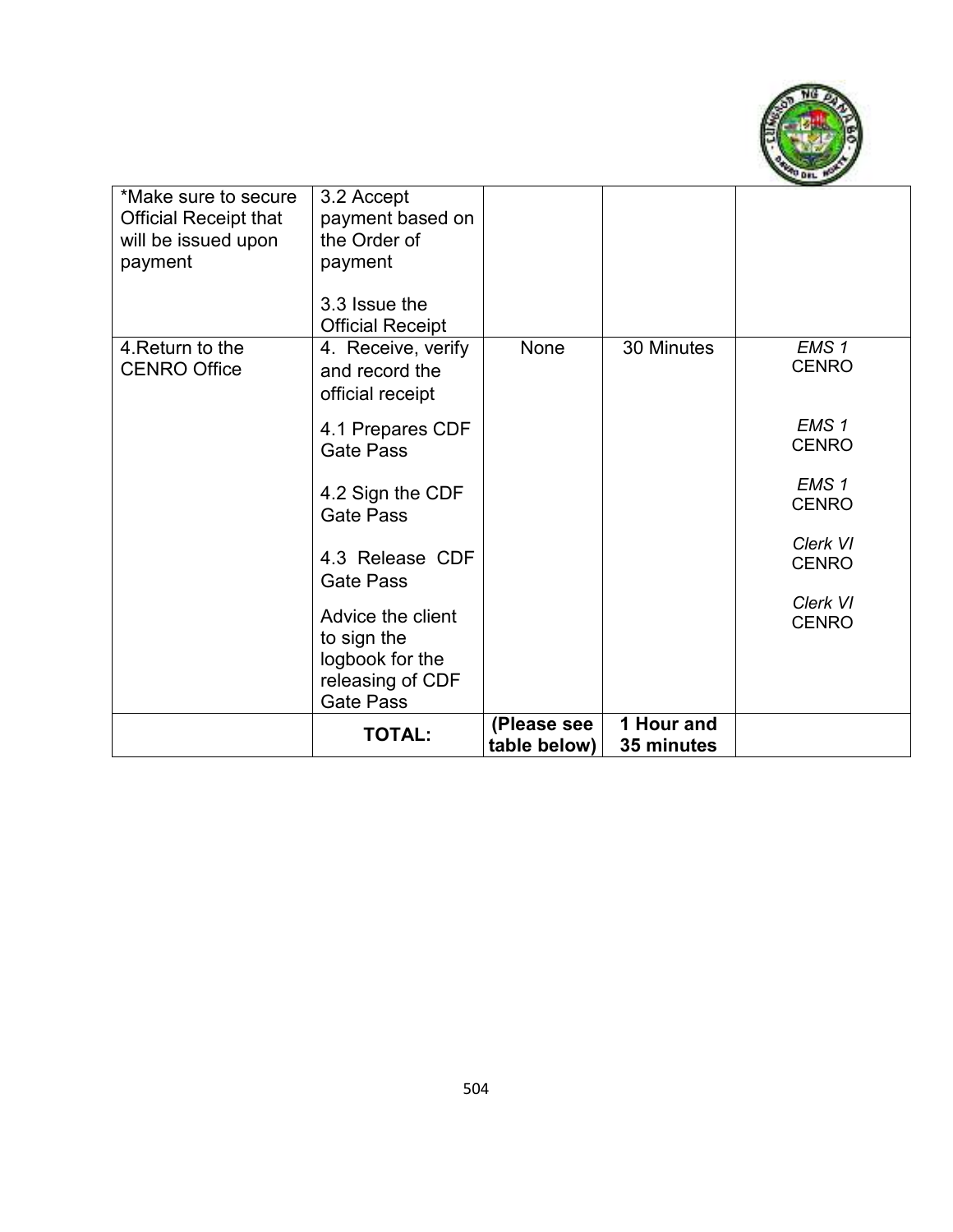

| <b>SCHEDULE OF FEES</b>    |               |  |  |
|----------------------------|---------------|--|--|
| Maintenance & Tipping Fees |               |  |  |
| <b>TYPE OF VEHICLE</b>     | <b>AMOUNT</b> |  |  |
| 10 wheeler Vehicle & above | PHP 50.00     |  |  |
| 6 wheeler Vehicle          | PHP 40.00     |  |  |
| 4 Wheeler Vehicle          | PHP 30.00     |  |  |
| Pedicab/Trisikad           | PHP 20.00     |  |  |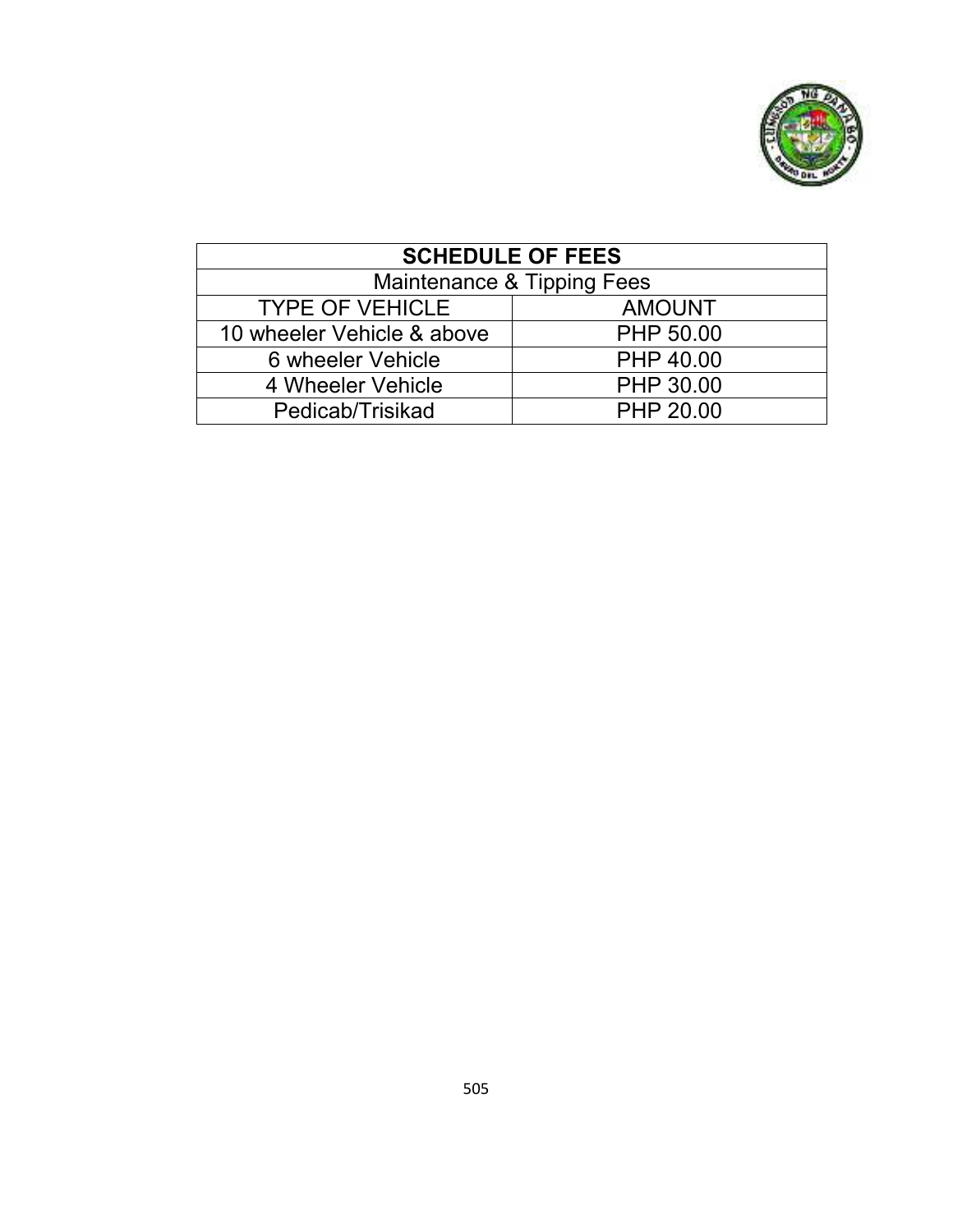

# **7. Issuance of Sand and Gravel/Earthfill Extraction Permit Mayor's Certification of Posting**

Certificate of Posting will be issued by this office to any qualified person, corporation or company as pre-requisite for Commercial Sand and Gravel/Earthfill Extraction Permit.

| <b>Office or Division:</b>                                                                 | <b>City Environment &amp; Natural Resources Office</b>                                                                                                              |                                  |                                  |                                                           |
|--------------------------------------------------------------------------------------------|---------------------------------------------------------------------------------------------------------------------------------------------------------------------|----------------------------------|----------------------------------|-----------------------------------------------------------|
| <b>Classification:</b>                                                                     | Complex                                                                                                                                                             |                                  |                                  |                                                           |
| <b>Type of Transaction:</b>                                                                | G2C - Government to Citizen<br>G2G - Government to Government                                                                                                       |                                  |                                  |                                                           |
| Who may avail:                                                                             | All Applicant of Sand And Gravel / Earthfill Permit                                                                                                                 |                                  |                                  |                                                           |
| <b>CHECKLIST OF REQUIREMENTS</b>                                                           |                                                                                                                                                                     | <b>WHERE TO SECURE</b>           |                                  |                                                           |
| 1. Request For Posting From PENRO                                                          |                                                                                                                                                                     | <b>PENRO</b>                     |                                  |                                                           |
| 2. Notice Of Application                                                                   |                                                                                                                                                                     | <b>PENRO</b>                     |                                  |                                                           |
| 3. Sketch Map                                                                              |                                                                                                                                                                     | <b>PENRO</b>                     |                                  |                                                           |
| 4. Government ID w/ Specimen (1                                                            |                                                                                                                                                                     |                                  |                                  |                                                           |
| Photocopy)                                                                                 |                                                                                                                                                                     | <b>Any Government Agency</b>     |                                  |                                                           |
| 5. If Representative Special Power Of<br>Attorney (1 Original Copy)                        |                                                                                                                                                                     | <b>Main Applicant</b>            |                                  |                                                           |
| <b>CLIENT STEPS</b>                                                                        | <b>AGENCY</b><br><b>ACTIONS</b>                                                                                                                                     | <b>FEES TO BE</b><br><b>PAID</b> | <b>PROCESSING</b><br><b>TIME</b> | <b>PERSON</b><br><b>RESPONSIBLE</b>                       |
| 1. Sign in the client<br>logbook                                                           | 1. Give the<br>logbook to the<br>client                                                                                                                             | None                             | 5 Minutes                        | Clerk VI<br><b>CENRO</b>                                  |
| 2. Submits the<br>complete<br>documentary<br>requirements                                  | 2. Receives and<br>verifies the<br>documentary<br>requirement(s)<br>2.1 Issues Order<br>of Payment<br>2.2 Direct client to<br>the City<br><b>Treasurer's Office</b> | <b>None</b>                      | 30 Minutes                       | EMS <sub>1</sub><br><b>CENRO</b>                          |
| 3. Go to the City<br><b>Treasurer's Office</b><br>and secure priority<br>number at queuing | 3. Provide priority<br>number from the<br>queuing machine<br>3.1 Call the<br>priority number                                                                        | PHP 100.00                       | 5 Minutes                        | <b>Collection Revenue</b><br><b>Officer</b><br><b>CTO</b> |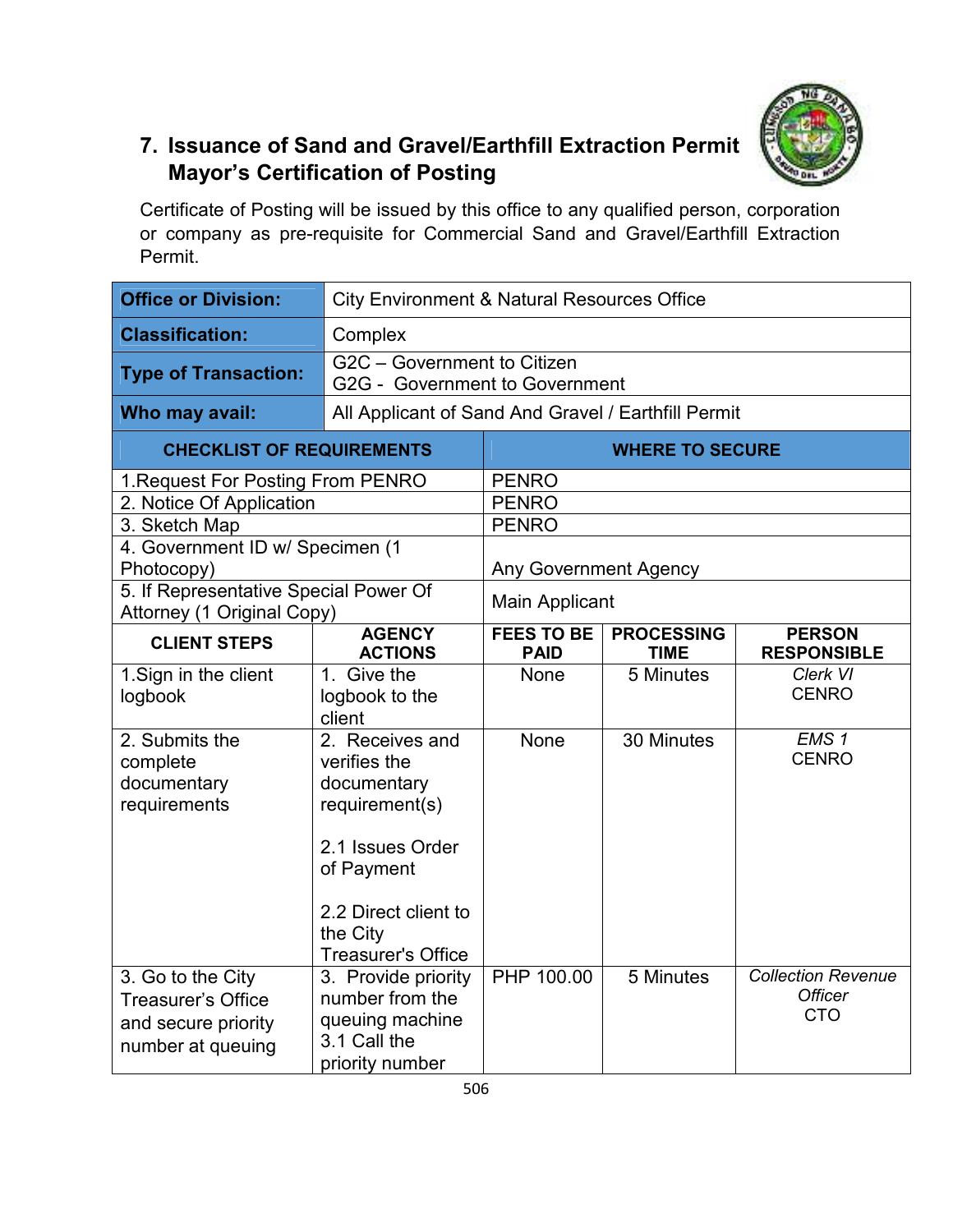

| machine and wait for<br>the number to be<br>called at Window 3-5<br>*Make sure to secure<br><b>Official Receipt that</b><br>will be issued upon<br>payment | 3.2 Accept<br>payment based on<br>the Order of<br>payment<br>3.3 Issue the<br><b>Official Receipt</b>                      |      | 20 Minutes<br>5 Minutes |                                                                  |
|------------------------------------------------------------------------------------------------------------------------------------------------------------|----------------------------------------------------------------------------------------------------------------------------|------|-------------------------|------------------------------------------------------------------|
| 4. Return to the<br><b>CENRO Officefor the</b><br>releasing of<br>Certification                                                                            | 4. Receives and<br>verifies the Official<br>Receipt                                                                        | None | 5 Minutes               | EMS <sub>1</sub><br><b>CENRO</b>                                 |
|                                                                                                                                                            | 4.1 Posting the<br><b>Notice Application</b><br>for two<br>consecutive<br>weeks to<br>Conspicuous<br><b>Bulletin Board</b> |      | 2 Weeks                 | EMS <sub>1</sub><br><b>CENRO</b>                                 |
|                                                                                                                                                            | 4.2 Prepares the<br>Certificate of<br>Posting<br>(after 2 weeks<br>period of posting)                                      |      | 30 Minutes              | EMS <sub>1</sub><br><b>CENRO</b>                                 |
|                                                                                                                                                            | 4.3 Endorsed the<br>Certificate of<br>Posting to City<br>Legal Office for<br>review.                                       |      | 30 Minutes              | <b>City Government</b><br><b>Department Head</b><br><b>CENRO</b> |
|                                                                                                                                                            | 4.4 Review of the<br><b>City Legal Officer</b>                                                                             |      | 1 Day                   | City Legal Officer<br><b>CLO</b>                                 |
|                                                                                                                                                            | 4.5 Signature of<br>the City Mayor.                                                                                        |      | 1 Day                   | City Mayor<br><b>CMO</b>                                         |
|                                                                                                                                                            | 4.6 Advice the<br>client via phone<br>call or text                                                                         |      | 5 Minutes               | EMS <sub>1</sub><br><b>CENRO</b>                                 |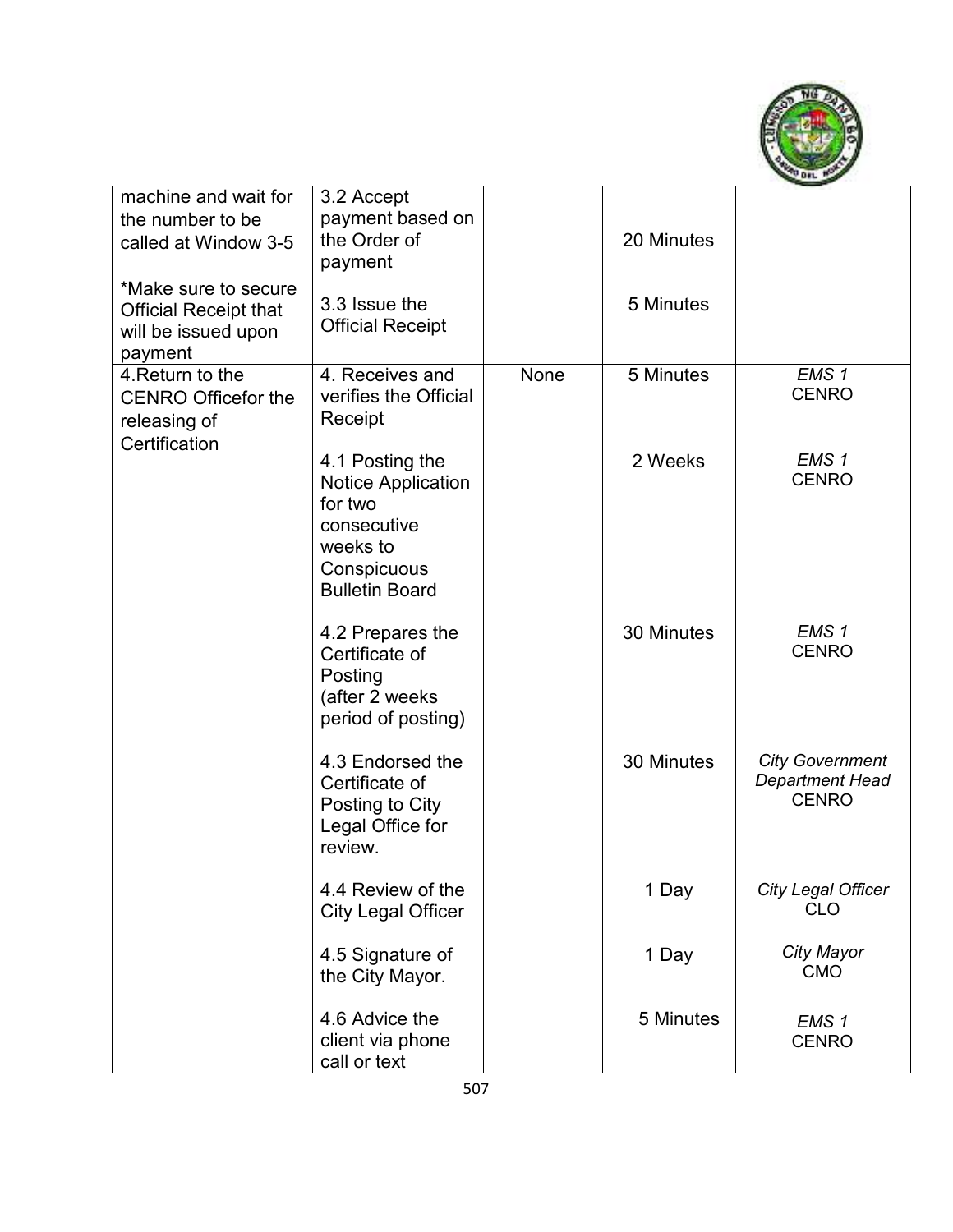

| messages upon<br>availability of the<br>certification<br>4.7 Release the<br>Certificate of |            | 5 Minutes                                    | EMS <sub>1</sub><br><b>CENRO</b> |
|--------------------------------------------------------------------------------------------|------------|----------------------------------------------|----------------------------------|
| Posting<br>4.8 Advice the<br>client to sign the<br>logbook for the                         |            |                                              | Clerk VI<br><b>CENRO</b>         |
| releasing of<br>certificate of<br>posting.                                                 |            |                                              |                                  |
| <b>TOTAL:</b>                                                                              | PHP 100.00 | <b>16 Days, 2</b><br>hours and<br>20 minutes |                                  |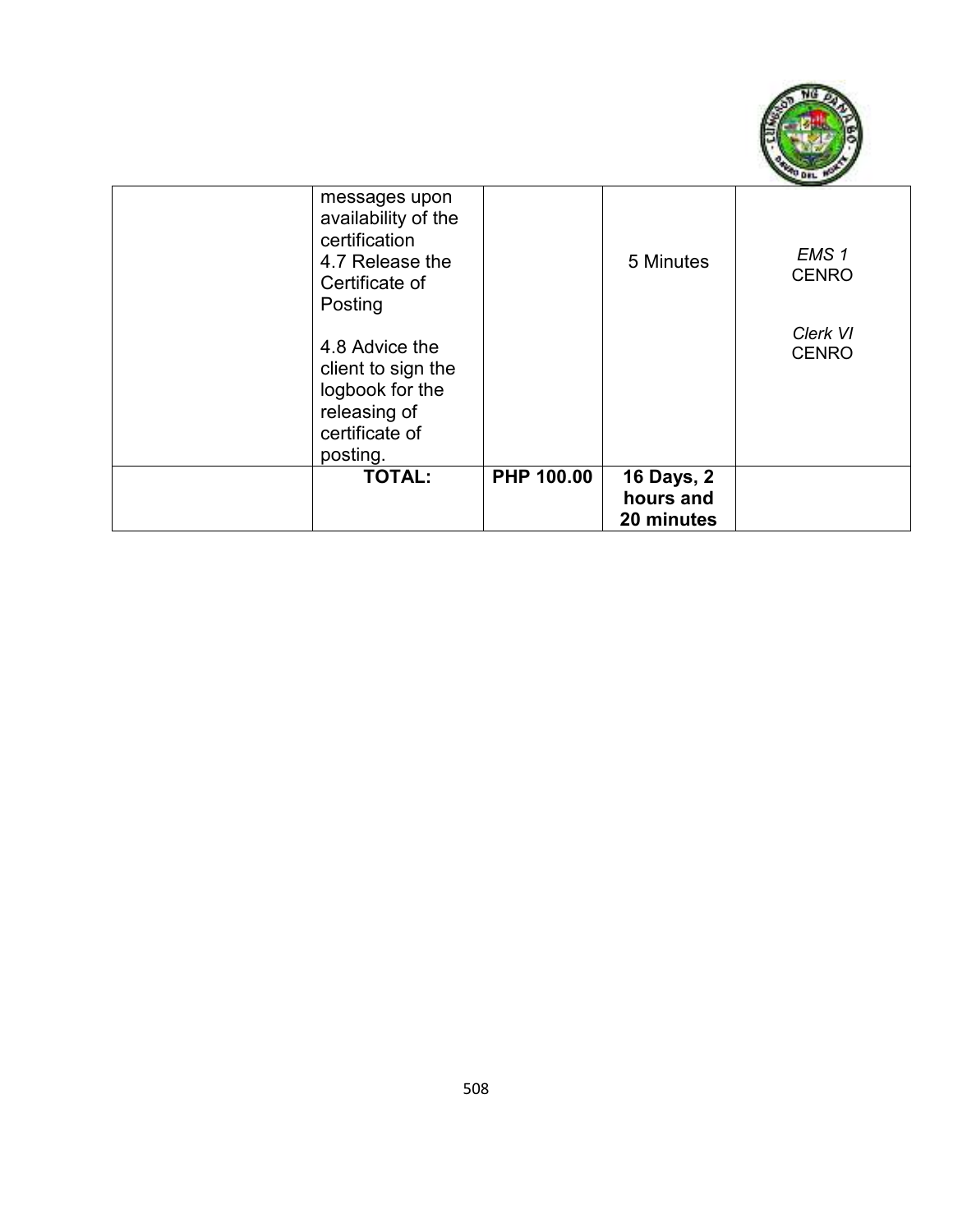### **8. Issuance of Sand and Gravel/Earthfill Extraction Permit Mayor's Certification of No Objection**

Any qualified person, corporation or company may apply for a Commercial Sand and Gravel/Earthfill Extraction with the Provincial Governor/City Mayor through the Provincial Mining and Regulatory Board for the extraction, removal and disposition of Sand and Gravel/Earthfill. A certificate/clearance of no objection shall be given to the qualified applicant after completing the required attached documents.

| <b>Office or Division:</b>                                                    | <b>City Environment &amp; Natural Resources Office</b> |                                                                                      |  |  |
|-------------------------------------------------------------------------------|--------------------------------------------------------|--------------------------------------------------------------------------------------|--|--|
| <b>Classification:</b>                                                        | Complex                                                |                                                                                      |  |  |
| <b>Type of Transaction:</b>                                                   |                                                        | G2C - Government to Citizen<br><b>G2G - Government to Government</b>                 |  |  |
| Who may avail:                                                                |                                                        | All Applicant Of Sand And Gravel / Earthfill                                         |  |  |
| <b>CHECKLIST OF REQUIREMENTS</b>                                              |                                                        | <b>WHERE TO SECURE</b>                                                               |  |  |
| <b>NEW APPLICANT</b>                                                          |                                                        |                                                                                      |  |  |
| 1. Notice of Application (1 Original Copy)                                    |                                                        | <b>Provincial Environment And Natural Resources</b><br>Office                        |  |  |
| 2. Sketch Map (Approved By MGB) (1<br>Photocopy Copy)                         |                                                        | <b>Provincial Environment And Natural Resources</b><br>Office                        |  |  |
| 3. Barangay Resolution Interposing No<br>Objection (1 Original Copy)          |                                                        | <b>Barangay Hall</b>                                                                 |  |  |
| 4. Zoning Certification (1 Original Copy)-<br><b>For Sand &amp; Gravel</b>    |                                                        | <b>City Planning And Development Office</b>                                          |  |  |
| 5. Locational Clearance (1 Original Copy)-<br><b>For Earthfill Extraction</b> |                                                        | <b>City Planning And Development Office</b>                                          |  |  |
| 6. Engineering Report/Clearance (1<br>Original Copy)                          |                                                        | <b>City Engineer's Office</b>                                                        |  |  |
| 7. Environmental Compliance Certificate<br>(1 Photocopy)                      |                                                        | Department Of Environment And Narural<br>Resources - Environmental Management Bureau |  |  |
| 8. Government ID w/ Specimen (1<br>Photocopy)                                 |                                                        | <b>Any Government Agency</b>                                                         |  |  |
| 9. Special Power of Attorney (1 Original<br>Copy)                             |                                                        | <b>Main Applicant</b>                                                                |  |  |
| <b>FOR RENEWAL</b>                                                            |                                                        |                                                                                      |  |  |
| 1, Request Letter Address to City Mayor                                       |                                                        | <b>Quarry Operator Or Permitee</b>                                                   |  |  |
| 2. Sketch Map (Approved By MGB) (1<br>Photocopy)                              |                                                        | <b>Provincial Environment And Natural Resources</b><br>Office                        |  |  |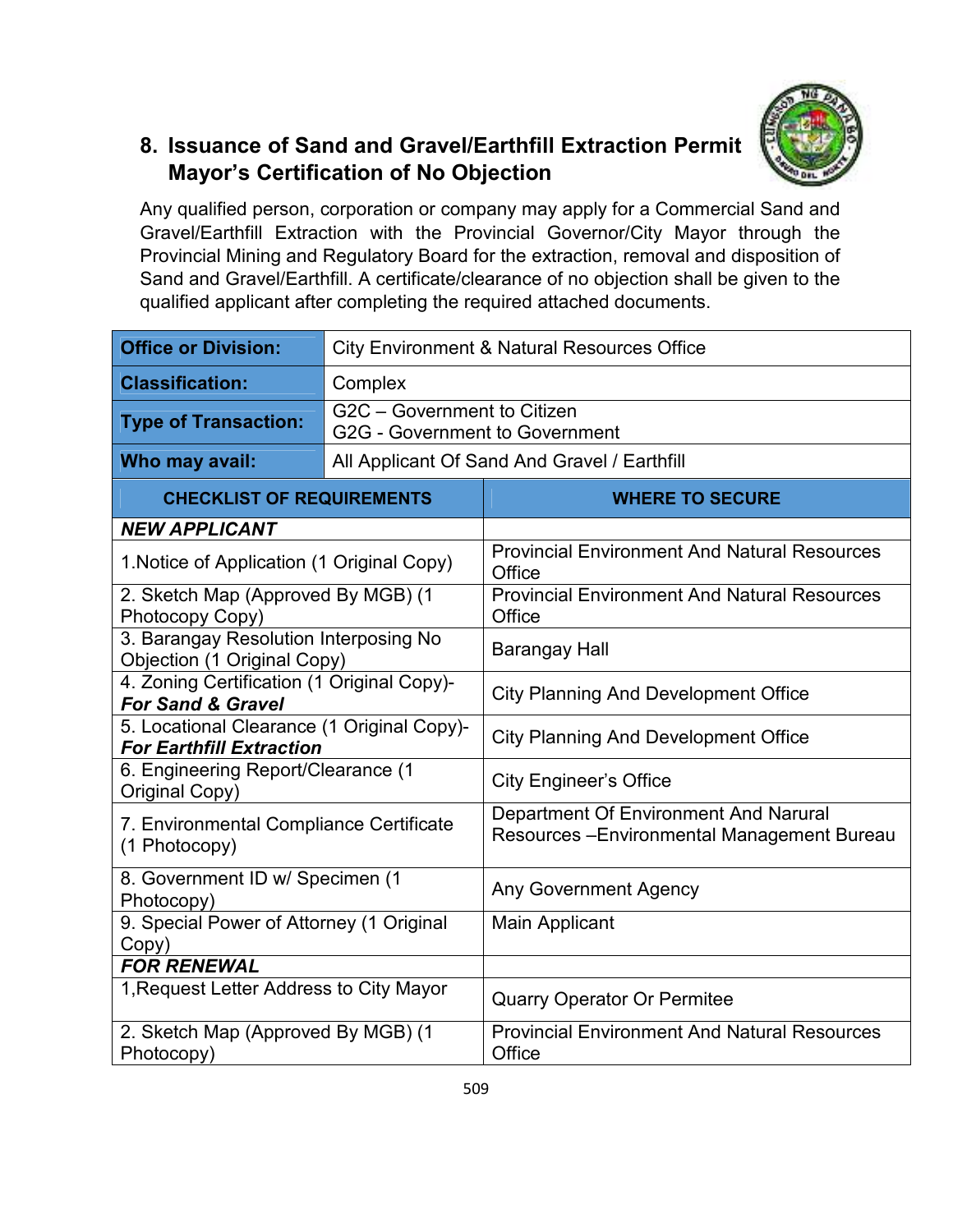

| 3. Latest Barangay Resolution Interposing<br>No Objection (1 Original Copy)                                                   |                                                                                                    | Barangay Hall                                                                        |                                  |                                                         |
|-------------------------------------------------------------------------------------------------------------------------------|----------------------------------------------------------------------------------------------------|--------------------------------------------------------------------------------------|----------------------------------|---------------------------------------------------------|
| 4. Latest Zoning Certification (1 Original<br>Copy)                                                                           |                                                                                                    | <b>City Planning And Development Office</b>                                          |                                  |                                                         |
| 5. Latest Engineering Report/Clearance (1<br>Original Copy)                                                                   |                                                                                                    | <b>City Engineer's Office</b>                                                        |                                  |                                                         |
| 6. Environmental Compliance Certificate<br>(1 Photocopy)                                                                      |                                                                                                    | Department of Environment And Natural<br>Resources - Environmental Management Bureau |                                  |                                                         |
| 7. Current Sag/EE Permit (1 Original<br>Copy)                                                                                 |                                                                                                    | <b>Permit Holder</b>                                                                 |                                  |                                                         |
| 8. Government ID w/ Specimen (1<br>Photocopy)                                                                                 |                                                                                                    | <b>Any Government Agency</b>                                                         |                                  |                                                         |
| 9. Special Power of Attorney (1 Original<br>Copy)                                                                             |                                                                                                    | <b>Main Applicant</b>                                                                |                                  |                                                         |
| 11. Approved Business Permit                                                                                                  |                                                                                                    | Permit Holder                                                                        |                                  |                                                         |
| <b>CLIENT STEPS</b>                                                                                                           | <b>AGENCY</b><br><b>ACTIONS</b>                                                                    | <b>FEES TO BE</b><br><b>PAID</b>                                                     | <b>PROCESSING</b><br><b>TIME</b> | <b>PERSON</b><br><b>RESPONSIBLE</b>                     |
| 1. Sign in the client                                                                                                         | 1. Give the                                                                                        | None                                                                                 | 5 Minutes                        | Clerk VI<br><b>CENRO</b>                                |
| logbook                                                                                                                       | logbook to the<br>client                                                                           |                                                                                      |                                  |                                                         |
| 2. Submit the<br>complete<br>Documentary<br>Requirement(s)<br>*Make sure to secure<br>Order of Payment<br>that will be issued | 2. Receives and<br>verifies the<br>documentary<br>requirement(s)<br>2.1 Issues Order<br>of Payment | None                                                                                 | 30 Minutes                       | EMS <sub>1</sub><br><b>CENRO</b>                        |
|                                                                                                                               | 2.2 Direct client to<br>the City<br><b>Treasurer's Office</b>                                      |                                                                                      |                                  |                                                         |
| 3. Go to the City<br><b>Treasurer's Office</b><br>and secure priority                                                         | 3. Provide priority<br>number from the<br>queuing machine                                          | PHP 100.00                                                                           | 5 Minutes                        | <b>Revenue Collection</b><br><b>Staff</b><br><b>CTO</b> |
| number at queuing<br>machine and wait for<br>the number to be<br>called at Window 3-5                                         | 3.1 Call the<br>priority number                                                                    |                                                                                      | 20 Minutes<br>5 Minutes          |                                                         |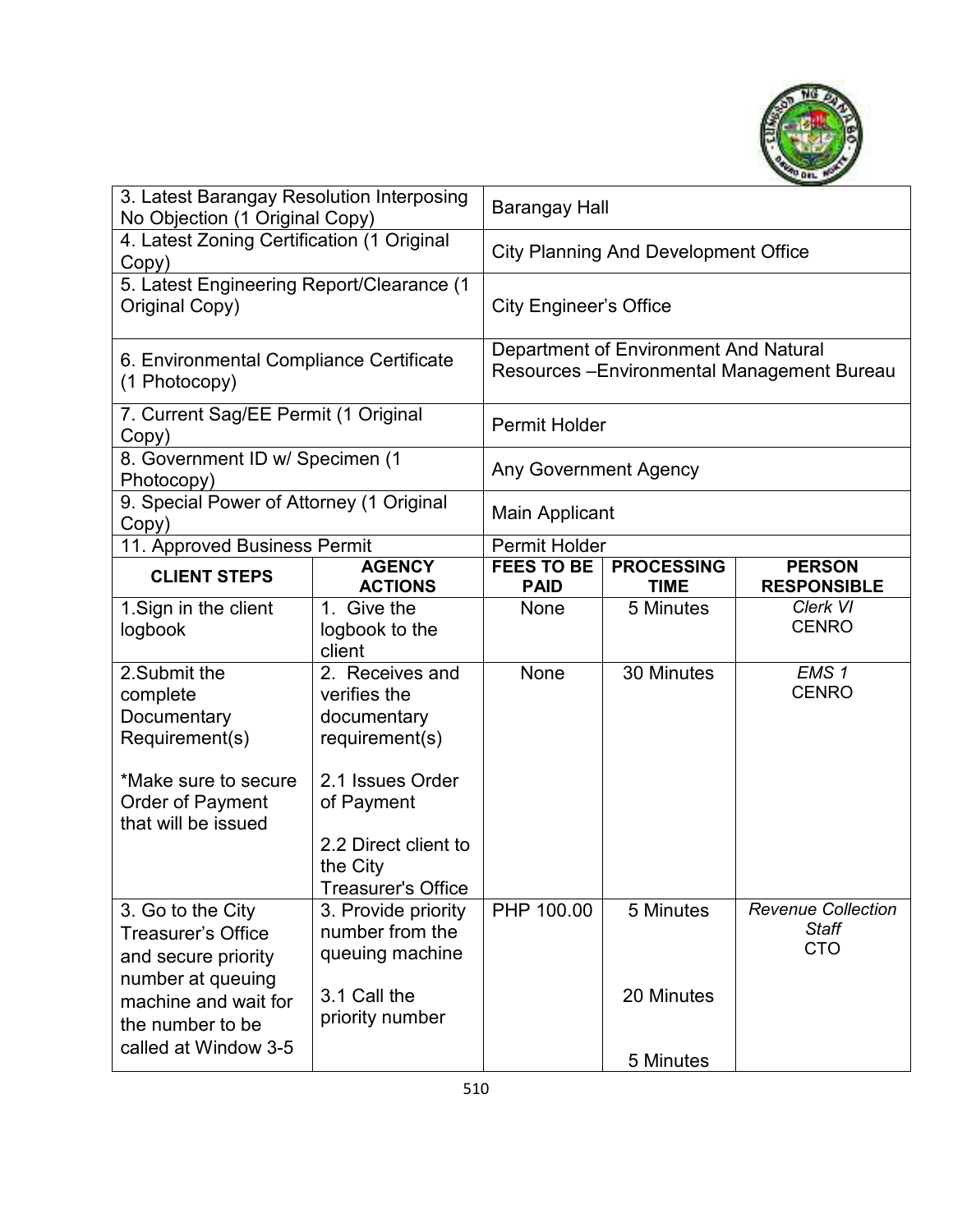

| *Make sure to secure<br><b>Official Receipt that</b><br>will be issued upon<br>payment | 3.2 Accept<br>payment based on<br>the Order of<br>payment<br>3.3 Issue the<br><b>Official Receipt</b>                                         |      |            |                                                                  |
|----------------------------------------------------------------------------------------|-----------------------------------------------------------------------------------------------------------------------------------------------|------|------------|------------------------------------------------------------------|
| 4. Return to the<br><b>CENRO Office</b>                                                | 4. Receive, verify<br>and record the<br>official receipt                                                                                      | None | 5 Minutes  | $EMS$ 1-<br><b>CENRO</b>                                         |
|                                                                                        | 4.1 Advice the<br>client that he/she<br>will be notified via<br>phone call or text<br>messages on the<br>availability of the<br>certification |      | 5 Minutes  | Clerk VI<br><b>CENRO</b>                                         |
|                                                                                        | 4.2 Verifies the<br>area through<br>GIS/Ocular<br>Inspection                                                                                  |      | 2 Days     | EMS 1-<br><b>CENRO</b>                                           |
|                                                                                        | 4.3 Submit Report<br>on the Ocular<br>Inspection to the<br>head of the<br>department                                                          |      | 1 Day      | <b>EMS 1-</b><br><b>CENRO</b>                                    |
|                                                                                        | 4.4 Prepares the<br>Certificate of No<br>Objection                                                                                            |      | 1 Day      | <b>EMS 1-</b><br><b>CENRO</b>                                    |
|                                                                                        | 4.5 Endorsed to<br><b>City Legal Office</b>                                                                                                   |      | 30 Minutes | <b>City Government</b><br><b>Department Head</b><br><b>CENRO</b> |
|                                                                                        | 4.6 Review of the<br><b>City Legal Officer</b>                                                                                                |      | 1 Day      | <b>City Legal Officer</b><br><b>CLO</b>                          |
|                                                                                        |                                                                                                                                               |      | 1 Day      | City Mayor<br><b>CMO</b>                                         |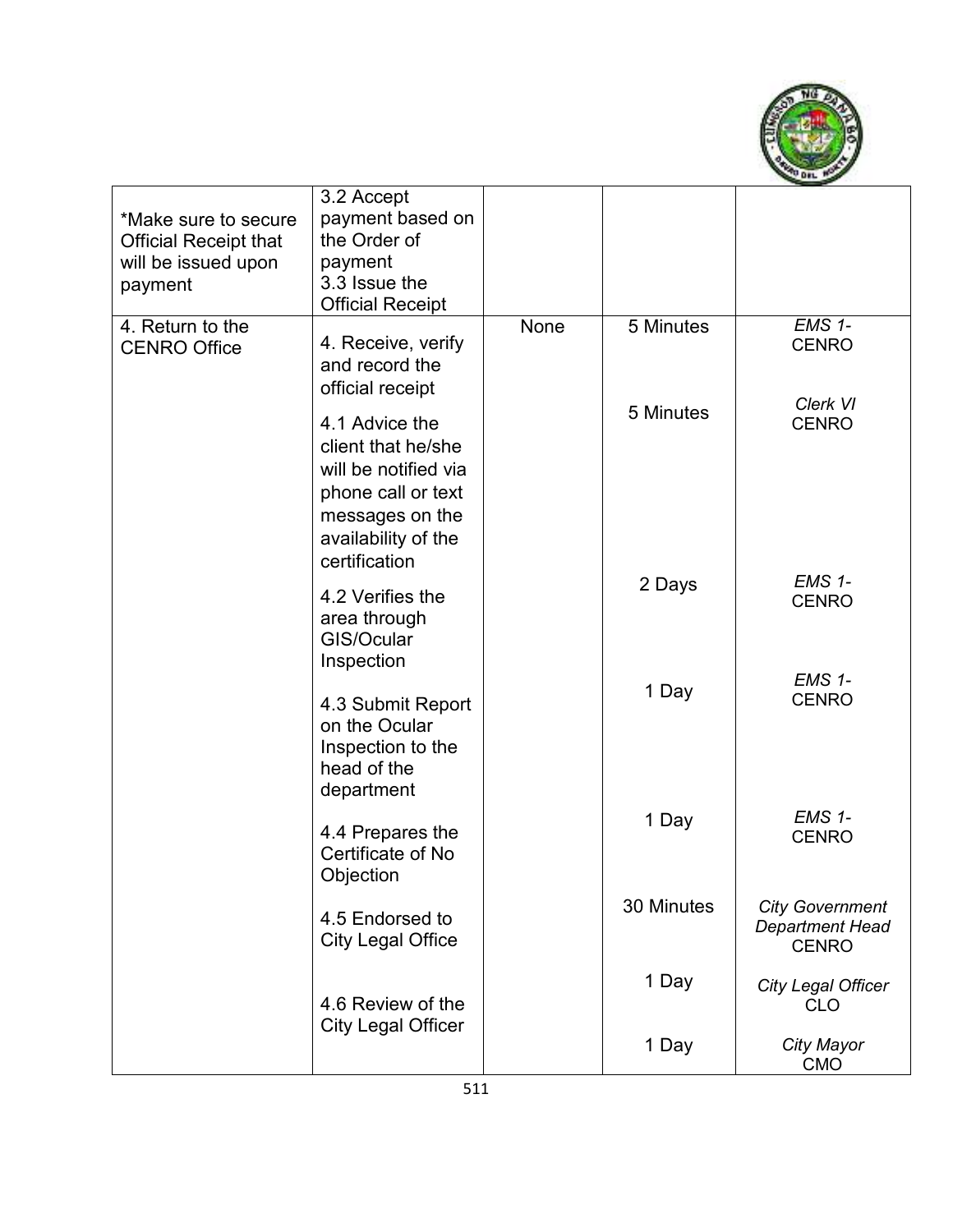

| 4.7 Signature of<br>the City Mayor<br>4.8 Release the<br>Certificate of No<br>Objection<br>4.9 Advice the<br>client to sign in<br>the logbook for<br>the releasing of |            | 5 Minutes<br>5 Minutes              | Clerk VI-<br><b>CENRO</b><br>Clerk VI<br><b>CENRO</b> |
|-----------------------------------------------------------------------------------------------------------------------------------------------------------------------|------------|-------------------------------------|-------------------------------------------------------|
| Certificate of No<br>Objection                                                                                                                                        |            |                                     |                                                       |
| <b>TOTAL:</b>                                                                                                                                                         | PHP 100.00 | 6 days, 1<br>hour and 55<br>minutes |                                                       |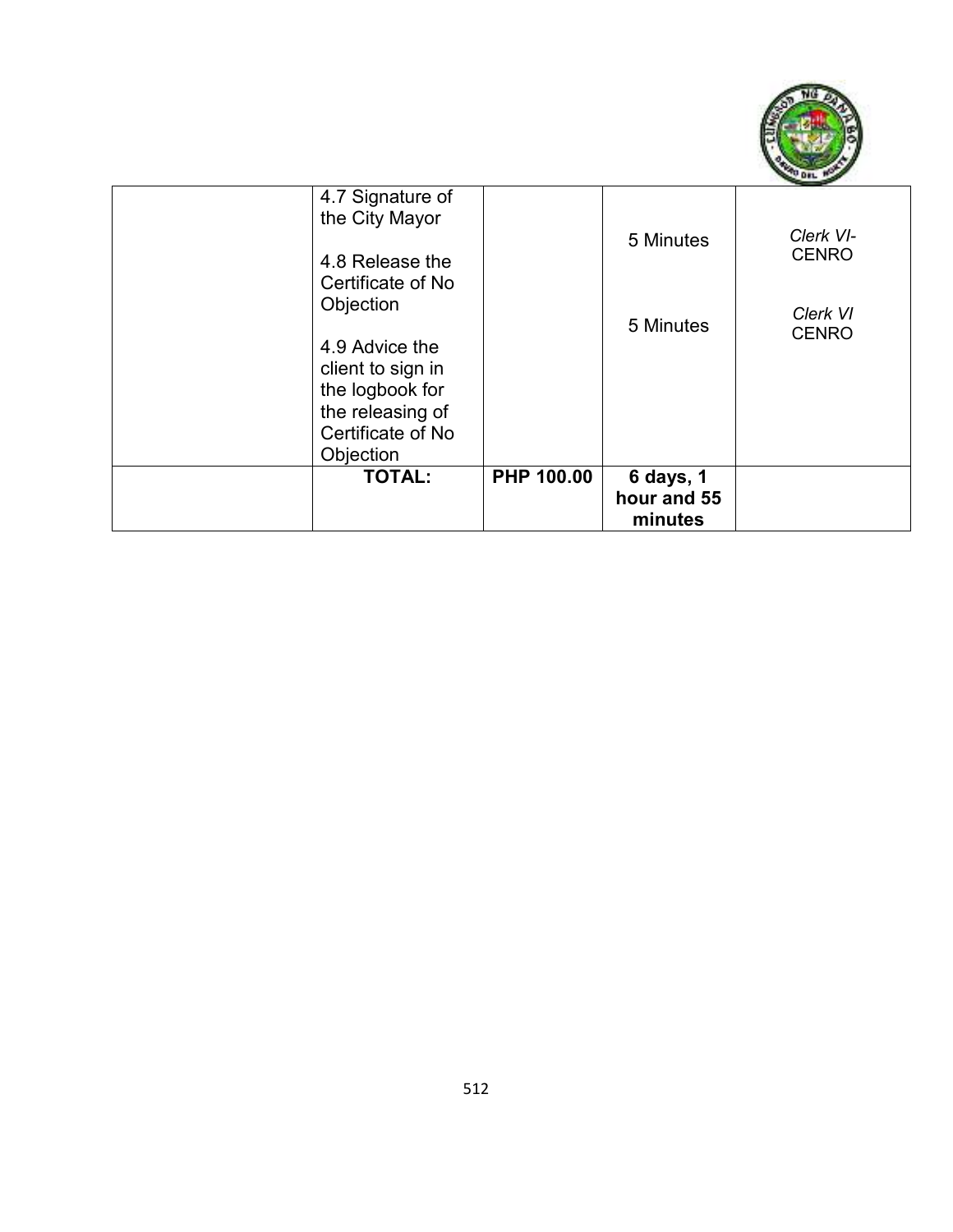

#### **9. Wastes Disposal at Sanitary Landfill Facility (SLF)**

Based on the Republic Act 9003 other known as Ecological Solid Waste Management Act of 2000 the City/Municipality are required to establish Sanitary Landfill Facility for the disposal of waste. The City is known as refuse, garbage or city waste are mainly disposed at sanitary landfill. The method of waste disposal where the waste is disposed at underground in a large piles/cell is closely monitored. The private vehicle were collective tipping fee for the disposal of residual waste as well as the maintenance of the area.

| <b>Office or Division:</b>                                              | <b>City Environment &amp; Natural Resources Office</b>                                      |                                                                                                          |                                  |                                                            |  |
|-------------------------------------------------------------------------|---------------------------------------------------------------------------------------------|----------------------------------------------------------------------------------------------------------|----------------------------------|------------------------------------------------------------|--|
| <b>Classification:</b>                                                  | <b>Simple Transaction</b>                                                                   |                                                                                                          |                                  |                                                            |  |
| <b>Type of Transaction:</b>                                             |                                                                                             | G2B – Government to Business<br>G2C - Government to Citizen                                              |                                  |                                                            |  |
| Who may avail:                                                          |                                                                                             | Company, Manufacturer, Resort, Corporation, Hospital, Commercial<br><b>Establishment And Residential</b> |                                  |                                                            |  |
| <b>CHECKLIST OF REQUIREMENTS</b>                                        |                                                                                             |                                                                                                          | <b>WHERE TO SECURE</b>           |                                                            |  |
| <b>Dumping Permit</b>                                                   |                                                                                             |                                                                                                          |                                  | <b>City Environment And Natural Resources Office</b>       |  |
| <b>CLIENT STEPS</b>                                                     | <b>AGENCY</b><br><b>ACTIONS</b>                                                             | <b>FEES TO BE</b><br><b>PAID</b>                                                                         | <b>PROCESSING</b><br><b>TIME</b> | <b>PERSON</b><br><b>RESPONSIBLE</b>                        |  |
| 1. Log in at the client<br>logbook                                      | 1. Give the<br>logbook to the<br>client                                                     | <b>None</b>                                                                                              | 5 Minutes                        | <b>SLF Guard</b><br><b>CENRO</b>                           |  |
| 2. Submits Dumping<br><b>Permits</b>                                    | 2. Receives and<br>verifies the<br>dumping permits                                          | None                                                                                                     | 5 Minutes                        | Clerk<br><b>CENRO</b>                                      |  |
| 3. Positioning of<br>garbage truck to the<br>holding/inspection<br>area | 3. Inspect the<br>load garbage on<br>his compliance to<br>segregation and<br>classification | None                                                                                                     | 10 Minutes                       | <b>SLF Inspector</b><br><b>CENRO</b>                       |  |
| 4. Proceeds the<br>garbage vehicle to<br><b>Weighing Scale</b>          | 4. Weighing the<br>garbage vehicle<br>truck in Gross<br>Capacity                            | None                                                                                                     | 10 Minutes                       | City Treasurer's<br>Representatives/<br><b>CENRO Clerk</b> |  |
| 5. Dump the garbage<br>to the Sanitary<br><b>Landfill Cell</b>          | 5. Guide the<br>garbage vehicle to<br>the landfill cell or<br>pit                           | None                                                                                                     | 15 Minutes                       | <b>SLF Supervisor</b><br><b>CENRO</b>                      |  |
| 6. Weighing again the<br>garbage truck                                  | 6. Compute:<br>Gross Capacity of                                                            | None                                                                                                     | 5 Minutes                        | <b>City Treasurer's</b><br>Representatives/                |  |